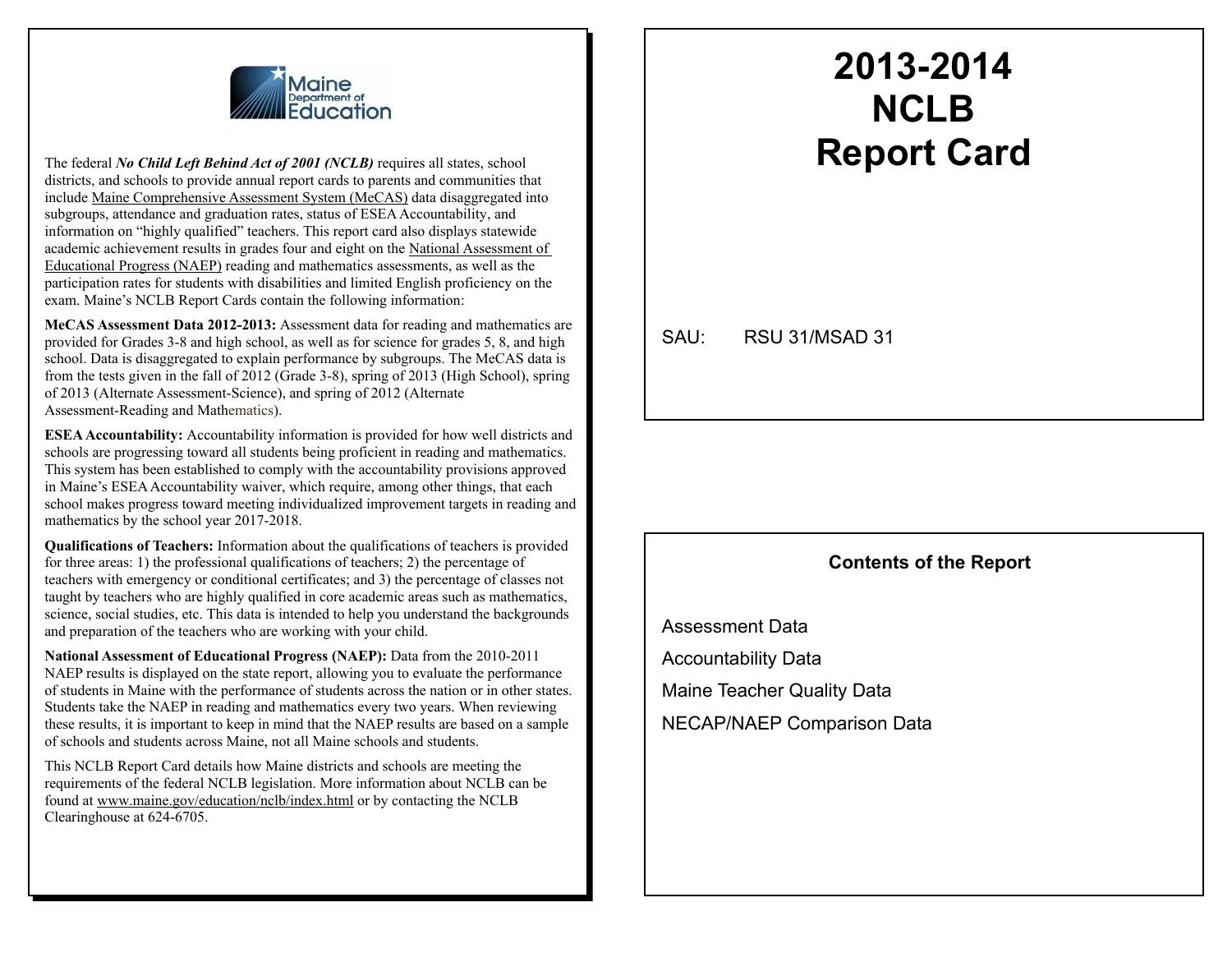

RSU 31/MSAD 31 **Grade:** 03 **SAU:**

|                                   |                       |                                                        |                                               |                                                   |        | <b>Reading Assessment Data</b>            |              |                |                                                |         |         |                       |                                |                                                           |
|-----------------------------------|-----------------------|--------------------------------------------------------|-----------------------------------------------|---------------------------------------------------|--------|-------------------------------------------|--------------|----------------|------------------------------------------------|---------|---------|-----------------------|--------------------------------|-----------------------------------------------------------|
|                                   |                       |                                                        |                                               | <b>Percent of</b>                                 |        | Percent of Students at Level 3 or Level 4 |              |                | Percent of Students at Each Achievement Level* |         |         |                       | Number of Tested Students      |                                                           |
| Group                             | <b>School</b><br>Year | <b>Number of</b><br><b>Enrolled</b><br><b>Students</b> | <b>Number</b><br>of Tested<br><b>Students</b> | <b>Students</b><br><b>Tested in</b><br><b>SAU</b> | School | <b>SAU</b>                                | <b>State</b> | Level 4        | Level 3                                        | Level 2 | Level 1 | General<br>Assessment | Alternate<br><b>Assessment</b> | Not Tested<br><b>First Year</b><br>LEP<br><b>Students</b> |
|                                   | 2011-2012             | 46                                                     | 46                                            | 100                                               |        | 61                                        | 72           | 13             | 48                                             | 26      | 13      | 46                    | 0                              | 0                                                         |
| <b>All Students</b>               | 2012-2013             | 41                                                     | 40                                            | 98                                                |        | 73                                        | 68           | 18             | 55                                             | 20      | 8       | 39                    | $\mathbf{1}$                   | $\mathbf 0$                                               |
| Female                            | 2011-2012             | 21                                                     | 21                                            | 100                                               |        | 81                                        | 77           | 24             | 57                                             | 14      | 5       |                       |                                |                                                           |
|                                   | 2012-2013             | 23                                                     | 22                                            | 96                                                |        | 82                                        | 73           | 23             | 59                                             | 14      | 5       |                       |                                |                                                           |
| Male                              | 2011-2012             | 25                                                     | 25                                            | 100                                               |        | 44                                        | 68           | $\overline{4}$ | 40                                             | 36      | 20      |                       |                                |                                                           |
|                                   | 2012-2013             | 18                                                     | 18                                            | 100                                               |        | 61                                        | 64           | 11             | 50                                             | 28      | 11      |                       |                                |                                                           |
| Caucasian/White                   | 2011-2012             | 42                                                     | 42                                            | 100                                               |        | 60                                        | 73           | 14             | 45                                             | 29      | 12      |                       |                                |                                                           |
|                                   | 2012-2013             | 37                                                     | 36                                            | 97                                                |        | 69                                        | 70           | 19             | 50                                             | 22      | 8       |                       |                                |                                                           |
| African American/Black            | 2011-2012             | $\overline{2}$                                         | $\boldsymbol{2}$                              | 100                                               |        |                                           | 47           |                |                                                |         |         |                       |                                |                                                           |
|                                   | 2012-2013             | $\mathbf 0$                                            | $\mathbf 0$                                   |                                                   |        |                                           | 43           |                |                                                |         |         |                       |                                |                                                           |
| Hispanic                          | 2011-2012             | $\mathbf{1}$                                           | $\mathbf{1}$                                  | 100                                               |        |                                           | 65           |                |                                                |         |         |                       |                                |                                                           |
|                                   | 2012-2013             | $\mathbf 0$                                            | $\pmb{0}$                                     |                                                   |        |                                           | 58           |                |                                                |         |         |                       |                                |                                                           |
| Asian or Pacific Islander         | 2011-2012             | $\mathbf{1}$                                           | $\mathbf{1}$                                  | 100                                               |        |                                           | 77           |                |                                                |         |         |                       |                                |                                                           |
|                                   | 2012-2013             | $\overline{0}$                                         | $\mathbf 0$                                   |                                                   |        |                                           | 67           |                |                                                |         |         |                       |                                |                                                           |
| American Indian or Native Alaskan | 2011-2012             | 0                                                      | $\pmb{0}$                                     |                                                   |        |                                           | 65           |                |                                                |         |         |                       |                                |                                                           |
|                                   | 2012-2013             | $\overline{4}$                                         | $\overline{4}$                                | 100                                               |        |                                           | 61           |                |                                                |         |         |                       |                                |                                                           |
| <b>Economically Disadvantaged</b> | 2011-2012             | 31                                                     | 31                                            | 100                                               |        | 55                                        | 62           | 10             | 45                                             | 29      | 16      |                       |                                |                                                           |
|                                   | 2012-2013             | 29                                                     | 28                                            | 97                                                |        | 75                                        | 59           | $\overline{7}$ | 68                                             | 14      | 11      |                       |                                |                                                           |
| Migrant                           | 2011-2012             | 0                                                      | $\pmb{0}$                                     |                                                   |        |                                           |              |                |                                                |         |         |                       |                                |                                                           |
|                                   | 2012-2013             | $\mathbf 0$                                            | $\mathbf 0$                                   |                                                   |        |                                           |              |                |                                                |         |         |                       |                                |                                                           |
| <b>Students with Disabilities</b> | 2011-2012             | 5                                                      | $\mathbf 5$                                   | 100                                               |        |                                           | 36           |                |                                                |         |         |                       |                                |                                                           |
|                                   | 2012-2013             | $6\phantom{1}$                                         | $\sqrt{5}$                                    | 83                                                |        |                                           | 35           |                |                                                |         |         |                       |                                |                                                           |
| Limited English Proficient        | 2011-2012             | 0                                                      | $\mathsf 0$                                   |                                                   |        |                                           | 47           |                |                                                |         |         |                       |                                |                                                           |
|                                   | 2012-2013             | $\overline{0}$                                         | $\pmb{0}$                                     |                                                   |        |                                           | 43           |                |                                                |         |         |                       |                                |                                                           |

**NOTE:** Some achievement level results have been left blank because fewer than 10 students were tested.

\* Achievement levels are as follows: Level 4 = Proficient with Distinction, Level 3 = Proficient, Level 2 = Partially Proficient, Level 1 = Substantially Below Proficient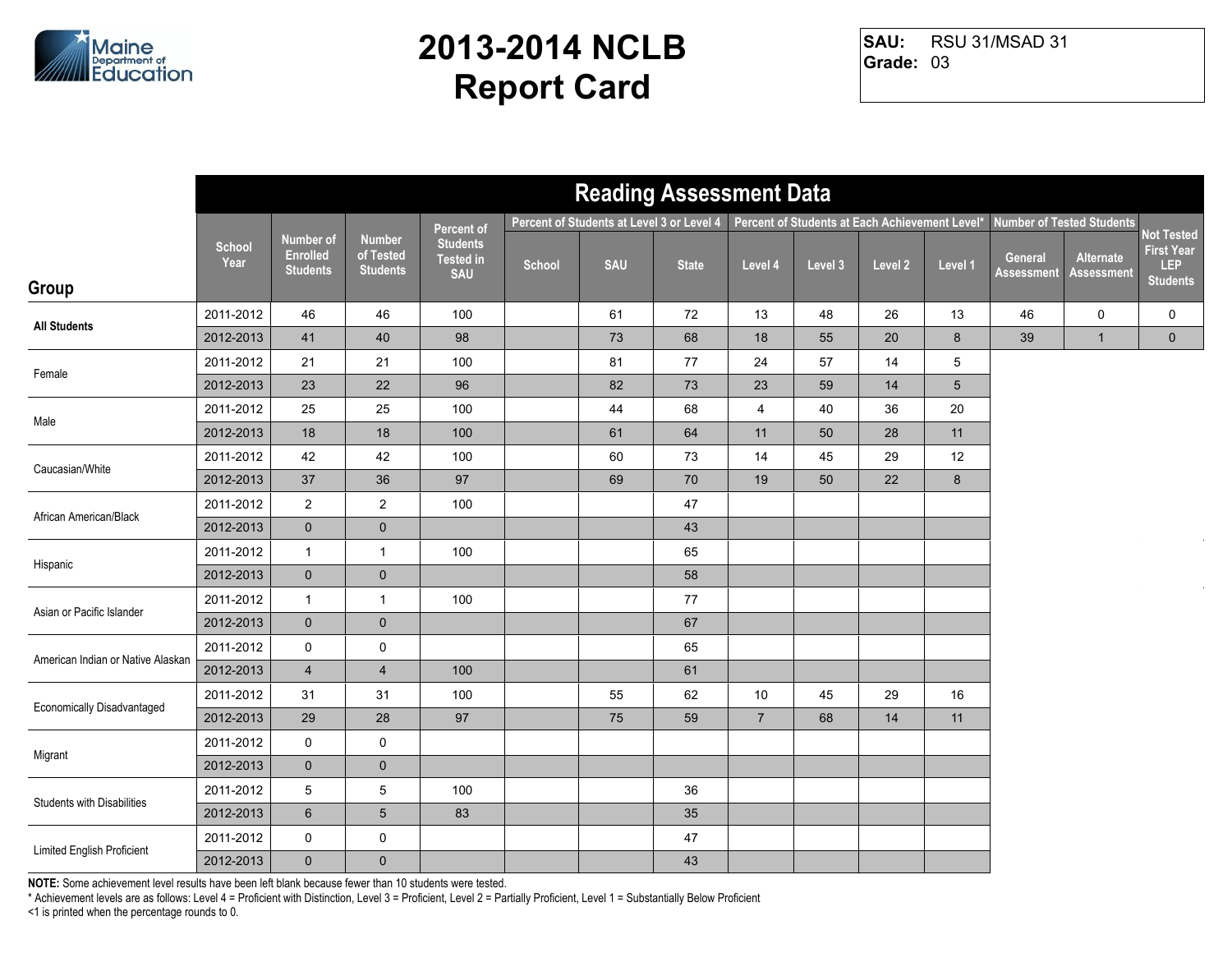

RSU 31/MSAD 31 **Grade:** 04 **SAU:**

|                                   |                       |                                                        |                                               |                                                   |        | <b>Reading Assessment Data</b>            |              |                                                |         |         |         |                       |                                |                                                           |
|-----------------------------------|-----------------------|--------------------------------------------------------|-----------------------------------------------|---------------------------------------------------|--------|-------------------------------------------|--------------|------------------------------------------------|---------|---------|---------|-----------------------|--------------------------------|-----------------------------------------------------------|
|                                   |                       |                                                        |                                               | <b>Percent of</b>                                 |        | Percent of Students at Level 3 or Level 4 |              | Percent of Students at Each Achievement Level* |         |         |         |                       | Number of Tested Students      |                                                           |
| Group                             | <b>School</b><br>Year | <b>Number of</b><br><b>Enrolled</b><br><b>Students</b> | <b>Number</b><br>of Tested<br><b>Students</b> | <b>Students</b><br><b>Tested in</b><br><b>SAU</b> | School | <b>SAU</b>                                | <b>State</b> | Level 4                                        | Level 3 | Level 2 | Level 1 | General<br>Assessment | Alternate<br><b>Assessment</b> | Not Tested<br><b>First Year</b><br>LEP<br><b>Students</b> |
|                                   | 2011-2012             | 45                                                     | 45                                            | 100                                               |        | 71                                        | 71           | 11                                             | 60      | 20      | 9       | 44                    | $\overline{1}$                 | 0                                                         |
| <b>All Students</b>               | 2012-2013             | 46                                                     | 46                                            | 100                                               |        | 61                                        | 69           | 20                                             | 41      | 20      | 20      | 46                    | $\mathbf 0$                    | $\mathbf 0$                                               |
|                                   | 2011-2012             | 23                                                     | 23                                            | 100                                               |        | 70                                        | 75           | 13                                             | 57      | 13      | 17      |                       |                                |                                                           |
| Female                            | 2012-2013             | 22                                                     | 22                                            | 100                                               |        | 77                                        | $\bf 74$     | 32                                             | 45      | 14      | 9       |                       |                                |                                                           |
|                                   | 2011-2012             | 22                                                     | 22                                            | 100                                               |        | 73                                        | 67           | 9                                              | 64      | 27      | <1      |                       |                                |                                                           |
| Male                              | 2012-2013             | 24                                                     | 24                                            | 100                                               |        | 46                                        | 64           | 8                                              | 38      | 25      | 29      |                       |                                |                                                           |
|                                   | 2011-2012             | 42                                                     | 42                                            | 100                                               |        | 69                                        | 72           | $10$                                           | 60      | 21      | 10      |                       |                                |                                                           |
| Caucasian/White                   | 2012-2013             | 42                                                     | 42                                            | 100                                               |        | 62                                        | $70\,$       | 21                                             | 40      | 17      | 21      |                       |                                |                                                           |
|                                   | 2011-2012             | $\mathsf{O}$                                           | $\mathbf 0$                                   |                                                   |        |                                           | 42           |                                                |         |         |         |                       |                                |                                                           |
| African American/Black            | 2012-2013             | $\overline{2}$                                         | $\overline{2}$                                | 100                                               |        |                                           | 43           |                                                |         |         |         |                       |                                |                                                           |
|                                   | 2011-2012             | $\overline{2}$                                         | $\sqrt{2}$                                    | 100                                               |        |                                           | 60           |                                                |         |         |         |                       |                                |                                                           |
| Hispanic                          | 2012-2013             | $\mathbf{1}$                                           | $\mathbf{1}$                                  | 100                                               |        |                                           | 60           |                                                |         |         |         |                       |                                |                                                           |
|                                   | 2011-2012             | $\mathbf{1}$                                           | $\overline{1}$                                | 100                                               |        |                                           | 76           |                                                |         |         |         |                       |                                |                                                           |
| Asian or Pacific Islander         | 2012-2013             | $\mathbf{1}$                                           | $\overline{1}$                                | 100                                               |        |                                           | 77           |                                                |         |         |         |                       |                                |                                                           |
|                                   | 2011-2012             | $\mathbf 0$                                            | $\mathsf 0$                                   |                                                   |        |                                           | 57           |                                                |         |         |         |                       |                                |                                                           |
| American Indian or Native Alaskan | 2012-2013             | $\mathbf 0$                                            | $\mathbf 0$                                   |                                                   |        |                                           | 61           |                                                |         |         |         |                       |                                |                                                           |
|                                   | 2011-2012             | 30                                                     | 30                                            | 100                                               |        | 70                                        | 60           | 13                                             | 57      | 17      | 13      |                       |                                |                                                           |
| <b>Economically Disadvantaged</b> | 2012-2013             | 29                                                     | 29                                            | 100                                               |        | 59                                        | 58           | 17                                             | 41      | 14      | 28      |                       |                                |                                                           |
|                                   | 2011-2012             | 0                                                      | $\pmb{0}$                                     |                                                   |        |                                           |              |                                                |         |         |         |                       |                                |                                                           |
| Migrant                           | 2012-2013             | $\mathbf 0$                                            | $\pmb{0}$                                     |                                                   |        |                                           |              |                                                |         |         |         |                       |                                |                                                           |
| <b>Students with Disabilities</b> | 2011-2012             | 9                                                      | 9                                             | 100                                               |        |                                           | 35           |                                                |         |         |         |                       |                                |                                                           |
|                                   | 2012-2013             | 10                                                     | $10$                                          | 100                                               |        | 30                                        | 31           | 10                                             | 20      | 20      | 50      |                       |                                |                                                           |
| Limited English Proficient        | 2011-2012             | $\mathsf{O}$                                           | $\mathsf{O}$                                  |                                                   |        |                                           | 40           |                                                |         |         |         |                       |                                |                                                           |
|                                   | 2012-2013             | $\mathbf 0$                                            | $\mathbf 0$                                   |                                                   |        |                                           | 41           |                                                |         |         |         |                       |                                |                                                           |

**NOTE:** Some achievement level results have been left blank because fewer than 10 students were tested.

\* Achievement levels are as follows: Level 4 = Proficient with Distinction, Level 3 = Proficient, Level 2 = Partially Proficient, Level 1 = Substantially Below Proficient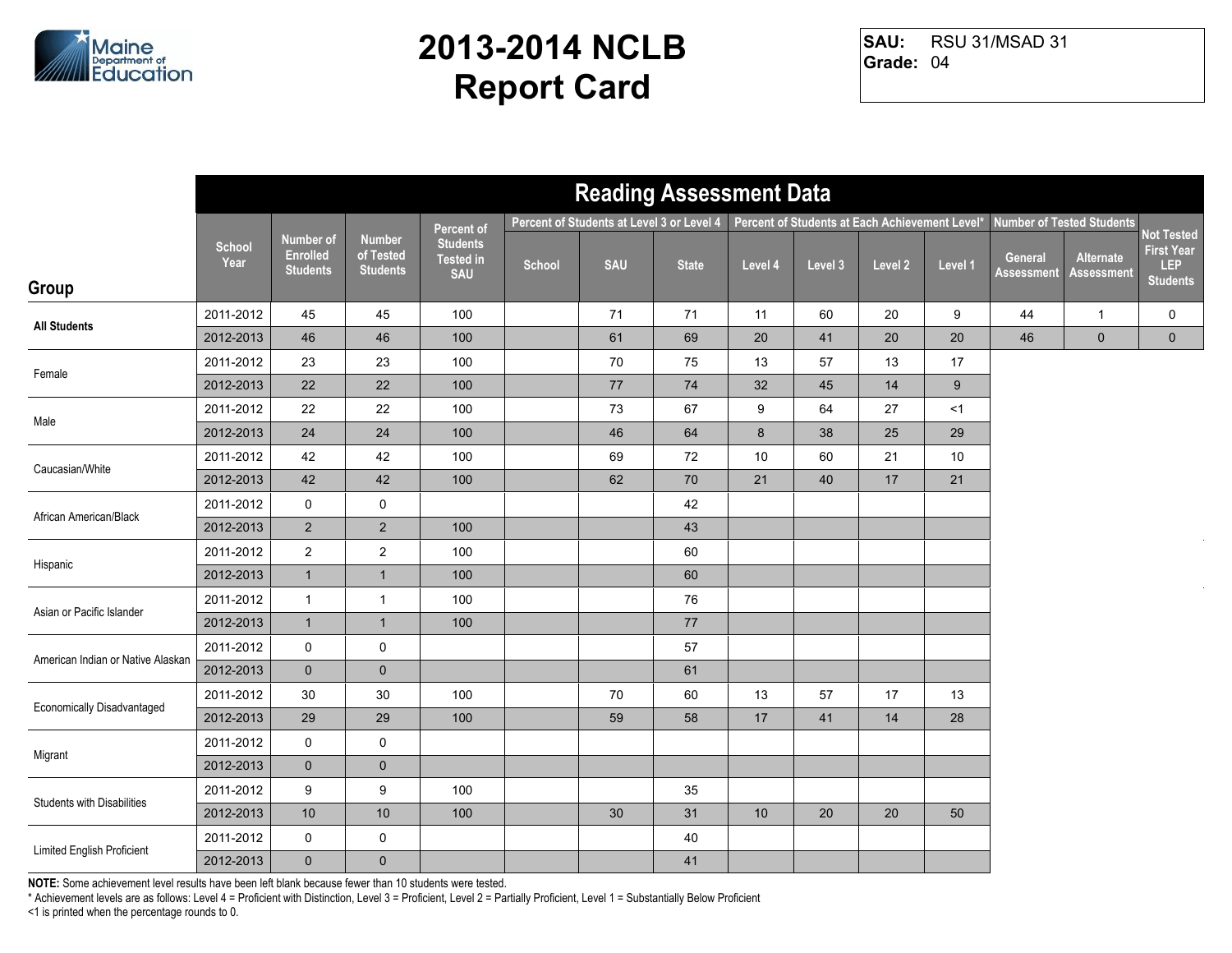

RSU 31/MSAD 31 **Grade:** 05 **SAU:**

|                                   |                       |                                                        |                                               |                                                   |        | <b>Reading Assessment Data</b>            |              |                |         |                                                |                |                       |                                |                                                           |
|-----------------------------------|-----------------------|--------------------------------------------------------|-----------------------------------------------|---------------------------------------------------|--------|-------------------------------------------|--------------|----------------|---------|------------------------------------------------|----------------|-----------------------|--------------------------------|-----------------------------------------------------------|
|                                   |                       |                                                        |                                               | <b>Percent of</b>                                 |        | Percent of Students at Level 3 or Level 4 |              |                |         | Percent of Students at Each Achievement Level* |                |                       | Number of Tested Students      |                                                           |
| Group                             | <b>School</b><br>Year | <b>Number of</b><br><b>Enrolled</b><br><b>Students</b> | <b>Number</b><br>of Tested<br><b>Students</b> | <b>Students</b><br><b>Tested in</b><br><b>SAU</b> | School | <b>SAU</b>                                | <b>State</b> | Level 4        | Level 3 | Level 2                                        | Level 1        | General<br>Assessment | Alternate<br><b>Assessment</b> | Not Tested<br><b>First Year</b><br>LEP<br><b>Students</b> |
|                                   | 2011-2012             | 32                                                     | 32                                            | 100                                               |        | 50                                        | 68           | 9              | 41      | 34                                             | 16             | 31                    | $\overline{1}$                 | 0                                                         |
| <b>All Students</b>               | 2012-2013             | 42                                                     | 42                                            | 100                                               |        | 67                                        | 72           | 17             | 50      | 26                                             | $\overline{7}$ | 42                    | $\mathbf 0$                    | $\mathbf 0$                                               |
| Female                            | 2011-2012             | 18                                                     | 18                                            | 100                                               |        | 61                                        | 74           | 11             | 50      | 28                                             | 11             |                       |                                |                                                           |
|                                   | 2012-2013             | 23                                                     | 23                                            | 100                                               |        | 74                                        | 75           | 17             | 57      | 22                                             | $\overline{4}$ |                       |                                |                                                           |
| Male                              | 2011-2012             | 14                                                     | 14                                            | 100                                               |        | 36                                        | 63           | $\overline{7}$ | 29      | 43                                             | 21             |                       |                                |                                                           |
|                                   | 2012-2013             | 19                                                     | 19                                            | 100                                               |        | 58                                        | 68           | 16             | 42      | 32                                             | 11             |                       |                                |                                                           |
| Caucasian/White                   | 2011-2012             | 28                                                     | 28                                            | 100                                               |        | 50                                        | 69           | 11             | 39      | 32                                             | 18             |                       |                                |                                                           |
|                                   | 2012-2013             | 39                                                     | 39                                            | 100                                               |        | 67                                        | 73           | 18             | 49      | 26                                             | $\bf 8$        |                       |                                |                                                           |
| African American/Black            | 2011-2012             | $\mathbf{1}$                                           | $\overline{1}$                                | 100                                               |        |                                           | 42           |                |         |                                                |                |                       |                                |                                                           |
|                                   | 2012-2013             | $\mathbf 0$                                            | $\mathbf 0$                                   |                                                   |        |                                           | 50           |                |         |                                                |                |                       |                                |                                                           |
| Hispanic                          | 2011-2012             | $\mathsf{O}$                                           | $\mathsf 0$                                   |                                                   |        |                                           | 60           |                |         |                                                |                |                       |                                |                                                           |
|                                   | 2012-2013             | $2^{\circ}$                                            | $\overline{2}$                                | 100                                               |        |                                           | 63           |                |         |                                                |                |                       |                                |                                                           |
| Asian or Pacific Islander         | 2011-2012             | $\mathbf{1}$                                           | $\overline{1}$                                | 100                                               |        |                                           | 75           |                |         |                                                |                |                       |                                |                                                           |
|                                   | 2012-2013             | 1                                                      | $\overline{1}$                                | 100                                               |        |                                           | 82           |                |         |                                                |                |                       |                                |                                                           |
| American Indian or Native Alaskan | 2011-2012             | $\overline{2}$                                         | $\overline{2}$                                | 100                                               |        |                                           | 48           |                |         |                                                |                |                       |                                |                                                           |
|                                   | 2012-2013             | $\mathbf{0}$                                           | $\mathbf 0$                                   |                                                   |        |                                           | 51           |                |         |                                                |                |                       |                                |                                                           |
| <b>Economically Disadvantaged</b> | 2011-2012             | 21                                                     | 21                                            | 100                                               |        | 52                                        | 57           | 14             | 38      | 29                                             | 19             |                       |                                |                                                           |
|                                   | 2012-2013             | 30                                                     | 30                                            | 100                                               |        | 60                                        | 61           | 17             | 43      | 37                                             | $\mathbf{3}$   |                       |                                |                                                           |
| Migrant                           | 2011-2012             | 0                                                      | $\mathsf 0$                                   |                                                   |        |                                           |              |                |         |                                                |                |                       |                                |                                                           |
|                                   | 2012-2013             | $\mathbf 0$                                            | $\mathbf 0$                                   |                                                   |        |                                           |              |                |         |                                                |                |                       |                                |                                                           |
| <b>Students with Disabilities</b> | 2011-2012             | 12                                                     | $12$                                          | 100                                               |        | <1                                        | 30           | $<$ 1          | $<$ 1   | 67                                             | 33             |                       |                                |                                                           |
|                                   | 2012-2013             | 9                                                      | 9                                             | 100                                               |        |                                           | 35           |                |         |                                                |                |                       |                                |                                                           |
| Limited English Proficient        | 2011-2012             | 0                                                      | $\mathsf 0$                                   |                                                   |        |                                           | 44           |                |         |                                                |                |                       |                                |                                                           |
|                                   | 2012-2013             | $\mathbf 0$                                            | $\pmb{0}$                                     |                                                   |        |                                           | 47           |                |         |                                                |                |                       |                                |                                                           |

**NOTE:** Some achievement level results have been left blank because fewer than 10 students were tested.

\* Achievement levels are as follows: Level 4 = Proficient with Distinction, Level 3 = Proficient, Level 2 = Partially Proficient, Level 1 = Substantially Below Proficient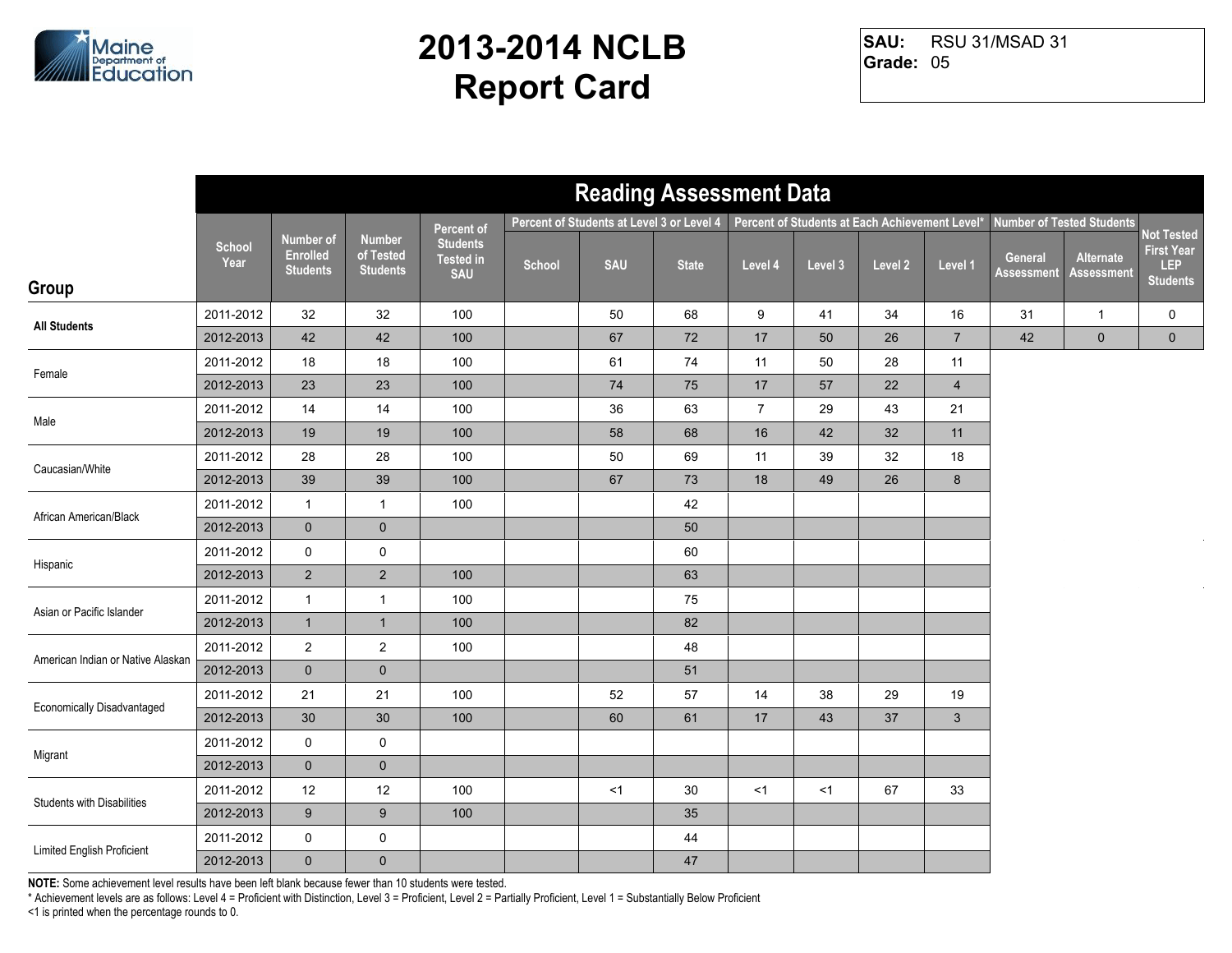

RSU 31/MSAD 31 **Grade:** 06 **SAU:**

|                                   |                       |                                                        |                                               |                                                   |        | <b>Reading Assessment Data</b>            |              |                 |                                                |         |                |                              |                                  |                                                           |
|-----------------------------------|-----------------------|--------------------------------------------------------|-----------------------------------------------|---------------------------------------------------|--------|-------------------------------------------|--------------|-----------------|------------------------------------------------|---------|----------------|------------------------------|----------------------------------|-----------------------------------------------------------|
|                                   |                       |                                                        |                                               | Percent of                                        |        | Percent of Students at Level 3 or Level 4 |              |                 | Percent of Students at Each Achievement Level* |         |                |                              | <b>Number of Tested Students</b> |                                                           |
| Group                             | <b>School</b><br>Year | <b>Number of</b><br><b>Enrolled</b><br><b>Students</b> | <b>Number</b><br>of Tested<br><b>Students</b> | <b>Students</b><br><b>Tested in</b><br><b>SAU</b> | School | <b>SAU</b>                                | <b>State</b> | Level 4         | Level 3                                        | Level 2 | Level 1        | General<br><b>Assessment</b> | Alternate<br><b>Assessment</b>   | Not Tested<br><b>First Year</b><br>LEP<br><b>Students</b> |
|                                   |                       |                                                        |                                               |                                                   |        |                                           |              |                 |                                                |         |                |                              |                                  |                                                           |
| <b>All Students</b>               | 2011-2012             | 42                                                     | 42                                            | 100                                               |        | 69                                        | 72           | 12              | 57                                             | 21      | 10             | 41                           | $\mathbf{1}$                     | 0                                                         |
|                                   | 2012-2013             | 29                                                     | 29                                            | 100                                               |        | 55                                        | $71$         | $\mathbf{3}$    | 52                                             | 34      | $10$           | 29                           | $\mathbf 0$                      | $\mathbf 0$                                               |
| Female                            | 2011-2012             | 23                                                     | 23                                            | 100                                               |        | 78                                        | 78           | 17              | 61                                             | 17      | $\overline{4}$ |                              |                                  |                                                           |
|                                   | 2012-2013             | 15                                                     | 15                                            | 100                                               |        | 67                                        | 77           | $\overline{7}$  | 60                                             | 27      | $\overline{7}$ |                              |                                  |                                                           |
| Male                              | 2011-2012             | 19                                                     | 19                                            | 100                                               |        | 58                                        | 67           | $5\phantom{.0}$ | 53                                             | 26      | 16             |                              |                                  |                                                           |
|                                   | 2012-2013             | 14                                                     | 14                                            | 100                                               |        | 43                                        | 66           | <1              | 43                                             | 43      | 14             |                              |                                  |                                                           |
| Caucasian/White                   | 2011-2012             | 40                                                     | 40                                            | 100                                               |        | 70                                        | 73           | 13              | 58                                             | 23      | 8              |                              |                                  |                                                           |
|                                   | 2012-2013             | 25                                                     | 25                                            | 100                                               |        | 56                                        | 73           | $\overline{4}$  | 52                                             | 36      | $\bf 8$        |                              |                                  |                                                           |
| African American/Black            | 2011-2012             | 0                                                      | $\pmb{0}$                                     |                                                   |        |                                           | 48           |                 |                                                |         |                |                              |                                  |                                                           |
|                                   | 2012-2013             | $\mathbf{1}$                                           | $\overline{1}$                                | 100                                               |        |                                           | 42           |                 |                                                |         |                |                              |                                  |                                                           |
|                                   | 2011-2012             | $\mathbf{1}$                                           | $\mathbf{1}$                                  | 100                                               |        |                                           | 66           |                 |                                                |         |                |                              |                                  |                                                           |
| Hispanic                          | 2012-2013             | $\mathbf 0$                                            | $\mathbf 0$                                   |                                                   |        |                                           | 65           |                 |                                                |         |                |                              |                                  |                                                           |
| Asian or Pacific Islander         | 2011-2012             | $\pmb{0}$                                              | $\pmb{0}$                                     |                                                   |        |                                           | 75           |                 |                                                |         |                |                              |                                  |                                                           |
|                                   | 2012-2013             | $\mathbf{1}$                                           | $\mathbf{1}$                                  | 100                                               |        |                                           | 71           |                 |                                                |         |                |                              |                                  |                                                           |
| American Indian or Native Alaskan | 2011-2012             | $\mathbf{1}$                                           | $\mathbf{1}$                                  | 100                                               |        |                                           | 62           |                 |                                                |         |                |                              |                                  |                                                           |
|                                   | 2012-2013             | $\overline{2}$                                         | $\overline{2}$                                | 100                                               |        |                                           | 55           |                 |                                                |         |                |                              |                                  |                                                           |
| <b>Economically Disadvantaged</b> | 2011-2012             | 23                                                     | 23                                            | 100                                               |        | 70                                        | 61           | 17              | 52                                             | 13      | 17             |                              |                                  |                                                           |
|                                   | 2012-2013             | 18                                                     | 18                                            | 100                                               |        | 56                                        | 60           | <1              | 56                                             | 33      | 11             |                              |                                  |                                                           |
| Migrant                           | 2011-2012             | 0                                                      | $\mathbf 0$                                   |                                                   |        |                                           |              |                 |                                                |         |                |                              |                                  |                                                           |
|                                   | 2012-2013             | $\mathbf 0$                                            | $\pmb{0}$                                     |                                                   |        |                                           |              |                 |                                                |         |                |                              |                                  |                                                           |
| <b>Students with Disabilities</b> | 2011-2012             | 9                                                      | 9                                             | 100                                               |        |                                           | 34           |                 |                                                |         |                |                              |                                  |                                                           |
|                                   | 2012-2013             | 11                                                     | 11                                            | 100                                               |        | 9                                         | 31           | <1              | 9                                              | 64      | 27             |                              |                                  |                                                           |
| Limited English Proficient        | 2011-2012             | 0                                                      | 0                                             |                                                   |        |                                           | 45           |                 |                                                |         |                |                              |                                  |                                                           |
|                                   | 2012-2013             | $\mathbf 0$                                            | $\pmb{0}$                                     |                                                   |        |                                           | 41           |                 |                                                |         |                |                              |                                  |                                                           |

**NOTE:** Some achievement level results have been left blank because fewer than 10 students were tested.

\* Achievement levels are as follows: Level 4 = Proficient with Distinction, Level 3 = Proficient, Level 2 = Partially Proficient, Level 1 = Substantially Below Proficient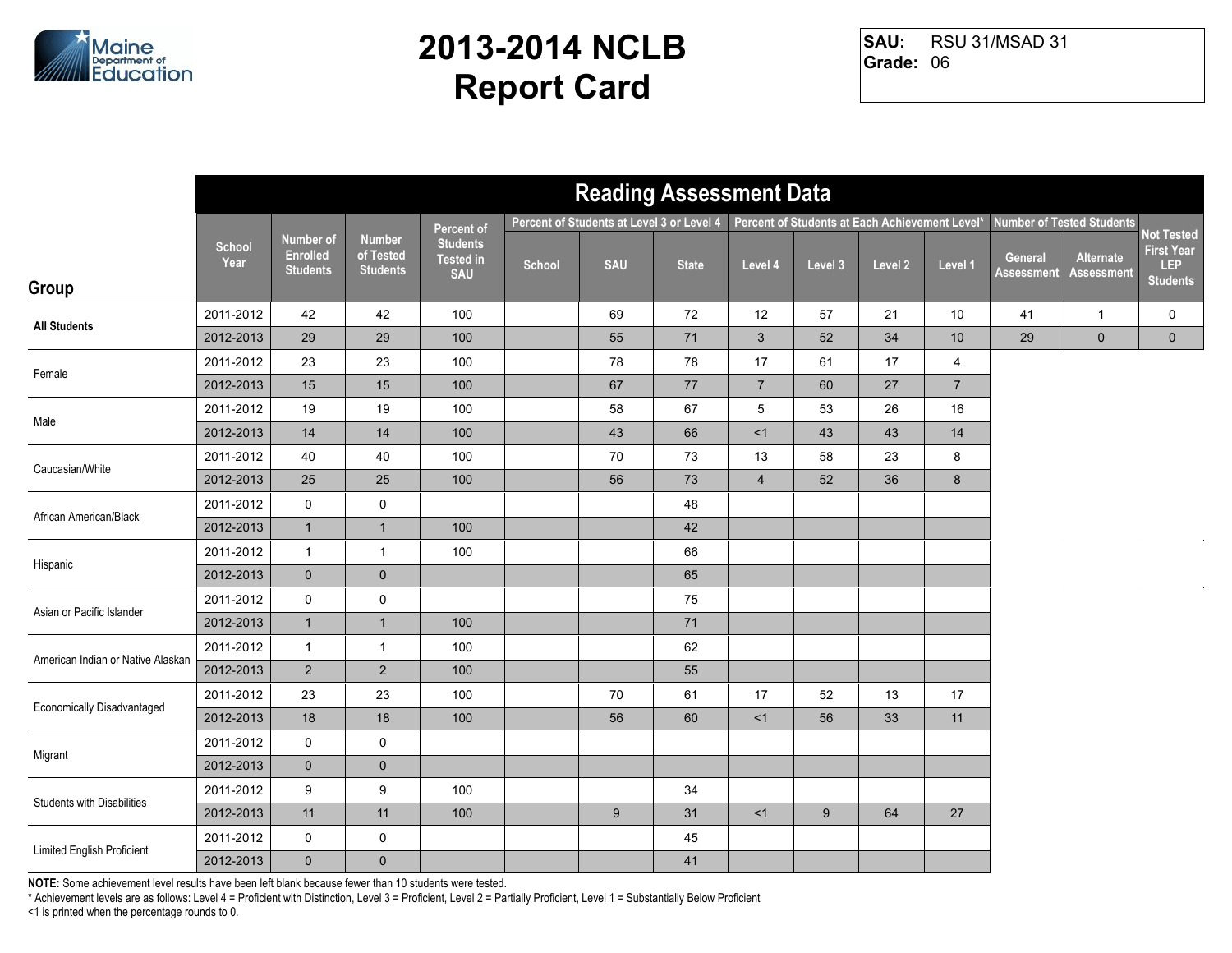

RSU 31/MSAD 31 **Grade:** 07 **SAU:**

|                                   |                       |                                                 |                                               |                                                   |        | <b>Reading Assessment Data</b>            |              |         |                                                |         |         |                              |                                |                                                                  |
|-----------------------------------|-----------------------|-------------------------------------------------|-----------------------------------------------|---------------------------------------------------|--------|-------------------------------------------|--------------|---------|------------------------------------------------|---------|---------|------------------------------|--------------------------------|------------------------------------------------------------------|
|                                   |                       |                                                 |                                               | Percent of                                        |        | Percent of Students at Level 3 or Level 4 |              |         | Percent of Students at Each Achievement Level* |         |         |                              | Number of Tested Students      |                                                                  |
| Group                             | <b>School</b><br>Year | Number of<br><b>Enrolled</b><br><b>Students</b> | <b>Number</b><br>of Tested<br><b>Students</b> | <b>Students</b><br><b>Tested in</b><br><b>SAU</b> | School | <b>SAU</b>                                | <b>State</b> | Level 4 | Level 3                                        | Level 2 | Level 1 | General<br><b>Assessment</b> | Alternate<br><b>Assessment</b> | <b>Not Tested</b><br><b>First Year</b><br>LEP<br><b>Students</b> |
|                                   | 2011-2012             | 39                                              | 39                                            | 100                                               |        | 64                                        | 70           | 3       | 62                                             | 31      | 5       | 37                           | $\overline{2}$                 | $\mathsf{O}$                                                     |
| <b>All Students</b>               | 2012-2013             | 41                                              | 41                                            | 100                                               |        | 71                                        | 69           | 10      | 61                                             | 17      | 12      | 40                           | $\mathbf{1}$                   | $\mathbf 0$                                                      |
|                                   | 2011-2012             | 20                                              | 20                                            | 100                                               |        | 65                                        | 75           | $<$ 1   | 65                                             | 35      | <1      |                              |                                |                                                                  |
| Female                            | 2012-2013             | 22                                              | 22                                            | 100                                               |        | 82                                        | 77           | 18      | 64                                             | 14      | 5       |                              |                                |                                                                  |
| Male                              | 2011-2012             | 19                                              | 19                                            | 100                                               |        | 63                                        | 65           | 5       | 58                                             | 26      | 11      |                              |                                |                                                                  |
|                                   | 2012-2013             | 19                                              | 19                                            | 100                                               |        | 58                                        | 62           | <1      | 58                                             | 21      | 21      |                              |                                |                                                                  |
| Caucasian/White                   | 2011-2012             | 39                                              | 39                                            | 100                                               |        | 64                                        | 71           | 3       | 62                                             | 31      | 5       |                              |                                |                                                                  |
|                                   | 2012-2013             | 39                                              | 39                                            | 100                                               |        | 72                                        | 70           | 10      | 62                                             | 18      | 10      |                              |                                |                                                                  |
| African American/Black            | 2011-2012             | 0                                               | $\pmb{0}$                                     |                                                   |        |                                           | 52           |         |                                                |         |         |                              |                                |                                                                  |
|                                   | 2012-2013             | $\mathbf{0}$                                    | $\mathbf 0$                                   |                                                   |        |                                           | 47           |         |                                                |         |         |                              |                                |                                                                  |
| Hispanic                          | 2011-2012             | 0                                               | $\pmb{0}$                                     |                                                   |        |                                           | 66           |         |                                                |         |         |                              |                                |                                                                  |
|                                   | 2012-2013             | $\mathbf{1}$                                    | $\mathbf{1}$                                  | 100                                               |        |                                           | 65           |         |                                                |         |         |                              |                                |                                                                  |
| Asian or Pacific Islander         | 2011-2012             | 0                                               | $\pmb{0}$                                     |                                                   |        |                                           | 73           |         |                                                |         |         |                              |                                |                                                                  |
|                                   | 2012-2013             | $\mathbf{0}$                                    | $\mathbf 0$                                   |                                                   |        |                                           | 80           |         |                                                |         |         |                              |                                |                                                                  |
| American Indian or Native Alaskan | 2011-2012             | 0                                               | $\mathbf 0$                                   |                                                   |        |                                           | 60           |         |                                                |         |         |                              |                                |                                                                  |
|                                   | 2012-2013             | $\mathbf{1}$                                    | $\overline{1}$                                | 100                                               |        |                                           | 61           |         |                                                |         |         |                              |                                |                                                                  |
| Economically Disadvantaged        | 2011-2012             | 21                                              | 21                                            | 100                                               |        | 62                                        | 59           | <1      | 62                                             | 33      | 5       |                              |                                |                                                                  |
|                                   | 2012-2013             | 21                                              | 21                                            | 100                                               |        | 67                                        | 57           | 10      | 57                                             | 14      | 19      |                              |                                |                                                                  |
| Migrant                           | 2011-2012             | 0                                               | $\mathsf 0$                                   |                                                   |        |                                           |              |         |                                                |         |         |                              |                                |                                                                  |
|                                   | 2012-2013             | $\mathbf 0$                                     | $\pmb{0}$                                     |                                                   |        |                                           |              |         |                                                |         |         |                              |                                |                                                                  |
| <b>Students with Disabilities</b> | 2011-2012             | 9                                               | 9                                             | 100                                               |        |                                           | 30           |         |                                                |         |         |                              |                                |                                                                  |
|                                   | 2012-2013             | 10                                              | $10$                                          | 100                                               |        | 30                                        | 28           | <1      | 30                                             | 20      | 50      |                              |                                |                                                                  |
| Limited English Proficient        | 2011-2012             | 0                                               | $\mathsf 0$                                   |                                                   |        |                                           | 51           |         |                                                |         |         |                              |                                |                                                                  |
|                                   | 2012-2013             | $\mathbf{0}$                                    | $\pmb{0}$                                     |                                                   |        |                                           | 46           |         |                                                |         |         |                              |                                |                                                                  |

**NOTE:** Some achievement level results have been left blank because fewer than 10 students were tested.

\* Achievement levels are as follows: Level 4 = Proficient with Distinction, Level 3 = Proficient, Level 2 = Partially Proficient, Level 1 = Substantially Below Proficient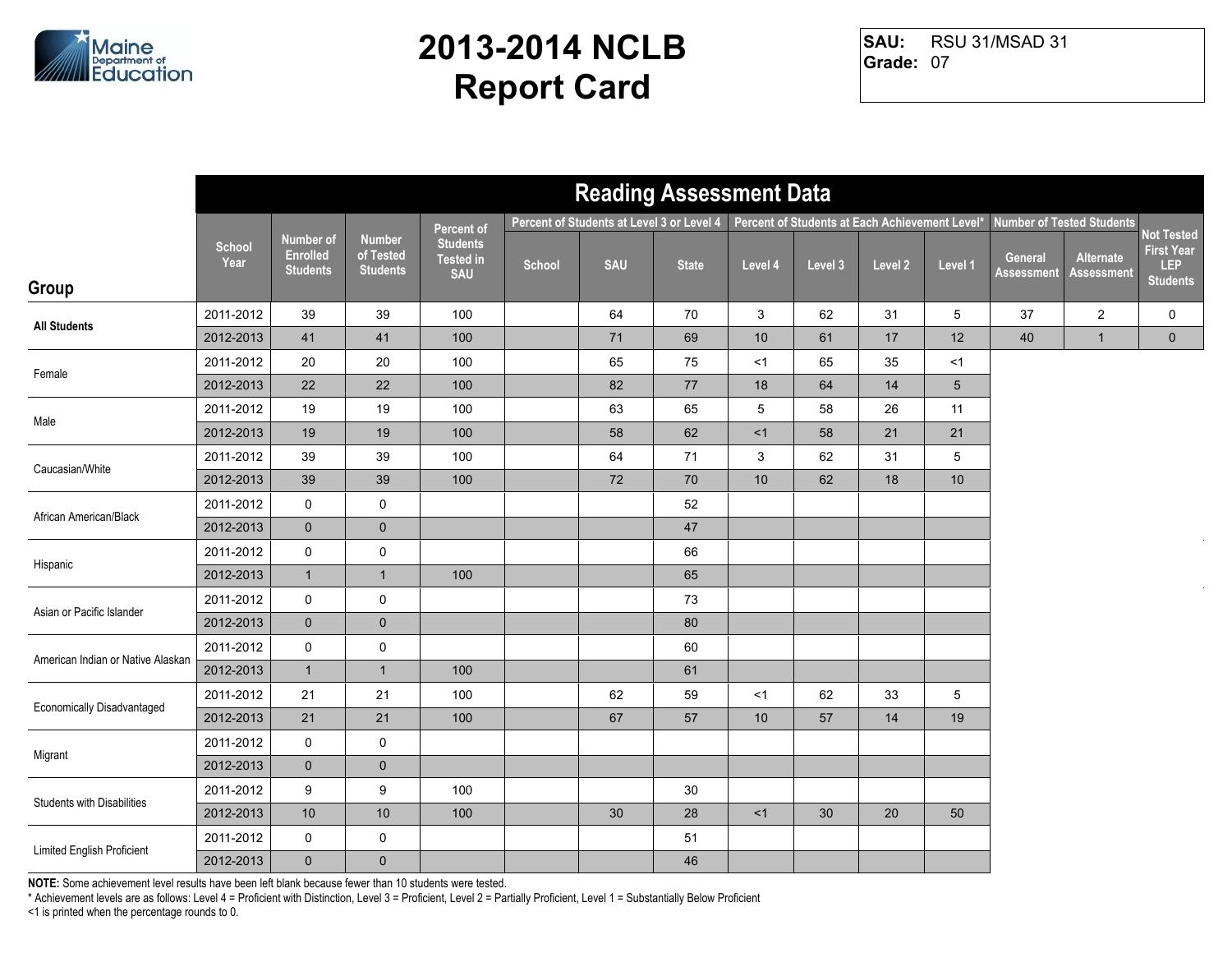

RSU 31/MSAD 31 **Grade:** 08 **SAU:**

|                                   |                       |                                                        |                                               |                                                   |        | <b>Reading Assessment Data</b>            |              |         |                                                |         |                |                       |                                |                                                           |
|-----------------------------------|-----------------------|--------------------------------------------------------|-----------------------------------------------|---------------------------------------------------|--------|-------------------------------------------|--------------|---------|------------------------------------------------|---------|----------------|-----------------------|--------------------------------|-----------------------------------------------------------|
|                                   |                       |                                                        |                                               | <b>Percent of</b>                                 |        | Percent of Students at Level 3 or Level 4 |              |         | Percent of Students at Each Achievement Level* |         |                |                       | Number of Tested Students      |                                                           |
| Group                             | <b>School</b><br>Year | <b>Number of</b><br><b>Enrolled</b><br><b>Students</b> | <b>Number</b><br>of Tested<br><b>Students</b> | <b>Students</b><br><b>Tested in</b><br><b>SAU</b> | School | <b>SAU</b>                                | <b>State</b> | Level 4 | Level 3                                        | Level 2 | Level 1        | General<br>Assessment | Alternate<br><b>Assessment</b> | Not Tested<br><b>First Year</b><br>LEP<br><b>Students</b> |
|                                   | 2011-2012             | 45                                                     | 44                                            | 98                                                |        | 73                                        | 77           | 14      | 59                                             | 20      | $\overline{7}$ | 43                    | $\mathbf{1}$                   | $\mathbf 0$                                               |
| <b>All Students</b>               | 2012-2013             | 38                                                     | 38                                            | 100                                               |        | 63                                        | 77           | 5       | 58                                             | 29      | 8              | 36                    | $\overline{2}$                 | $\mathbf 0$                                               |
| Female                            | 2011-2012             | 25                                                     | 25                                            | 100                                               |        | 84                                        | 83           | 20      | 64                                             | 12      | 4              |                       |                                |                                                           |
|                                   | 2012-2013             | 19                                                     | 19                                            | 100                                               |        | 68                                        | 82           | 5       | 63                                             | 32      | <1             |                       |                                |                                                           |
| Male                              | 2011-2012             | 20                                                     | 19                                            | 95                                                |        | 58                                        | 71           | 5       | 53                                             | 32      | 11             |                       |                                |                                                           |
|                                   | 2012-2013             | 19                                                     | 19                                            | 100                                               |        | 58                                        | $72\,$       | 5       | 53                                             | 26      | 16             |                       |                                |                                                           |
| Caucasian/White                   | 2011-2012             | 42                                                     | 41                                            | 98                                                |        | 73                                        | 78           | 12      | 61                                             | 20      | $\overline{7}$ |                       |                                |                                                           |
|                                   | 2012-2013             | 38                                                     | 38                                            | 100                                               |        | 63                                        | 77           | 5       | 58                                             | 29      | 8              |                       |                                |                                                           |
| African American/Black            | 2011-2012             | 0                                                      | $\pmb{0}$                                     |                                                   |        |                                           | 54           |         |                                                |         |                |                       |                                |                                                           |
|                                   | 2012-2013             | $\mathbf 0$                                            | $\mathbf 0$                                   |                                                   |        |                                           | 53           |         |                                                |         |                |                       |                                |                                                           |
| Hispanic                          | 2011-2012             | $\mathsf{O}$                                           | $\pmb{0}$                                     |                                                   |        |                                           | 71           |         |                                                |         |                |                       |                                |                                                           |
|                                   | 2012-2013             | $\mathbf 0$                                            | $\pmb{0}$                                     |                                                   |        |                                           | 73           |         |                                                |         |                |                       |                                |                                                           |
| Asian or Pacific Islander         | 2011-2012             | $\mathbf{1}$                                           | $\mathbf{1}$                                  | 100                                               |        |                                           | 77           |         |                                                |         |                |                       |                                |                                                           |
|                                   | 2012-2013             | $\mathbf{0}$                                           | $\mathbf 0$                                   |                                                   |        |                                           | 81           |         |                                                |         |                |                       |                                |                                                           |
| American Indian or Native Alaskan | 2011-2012             | $\overline{2}$                                         | $\overline{2}$                                | 100                                               |        |                                           | 66           |         |                                                |         |                |                       |                                |                                                           |
|                                   | 2012-2013             | $\mathbf{0}$                                           | $\mathbf 0$                                   |                                                   |        |                                           | 68           |         |                                                |         |                |                       |                                |                                                           |
| <b>Economically Disadvantaged</b> | 2011-2012             | 25                                                     | 25                                            | 100                                               |        | 64                                        | 66           | 20      | 44                                             | 28      | 8              |                       |                                |                                                           |
|                                   | 2012-2013             | 22                                                     | 22                                            | 100                                               |        | 59                                        | 66           | 5       | 55                                             | 32      | 9              |                       |                                |                                                           |
| Migrant                           | 2011-2012             | 0                                                      | $\pmb{0}$                                     |                                                   |        |                                           |              |         |                                                |         |                |                       |                                |                                                           |
|                                   | 2012-2013             | $\mathbf 0$                                            | $\mathbf 0$                                   |                                                   |        |                                           |              |         |                                                |         |                |                       |                                |                                                           |
| <b>Students with Disabilities</b> | 2011-2012             | 9                                                      | 9                                             | 100                                               |        |                                           | 38           |         |                                                |         |                |                       |                                |                                                           |
|                                   | 2012-2013             | 8                                                      | $\bf 8$                                       | 100                                               |        |                                           | 36           |         |                                                |         |                |                       |                                |                                                           |
| Limited English Proficient        | 2011-2012             | 0                                                      | $\mathsf 0$                                   |                                                   |        |                                           | 50           |         |                                                |         |                |                       |                                |                                                           |
|                                   | 2012-2013             | $\mathbf{0}$                                           | $\pmb{0}$                                     |                                                   |        |                                           | 53           |         |                                                |         |                |                       |                                |                                                           |

**NOTE:** Some achievement level results have been left blank because fewer than 10 students were tested.

\* Achievement levels are as follows: Level 4 = Proficient with Distinction, Level 3 = Proficient, Level 2 = Partially Proficient, Level 1 = Substantially Below Proficient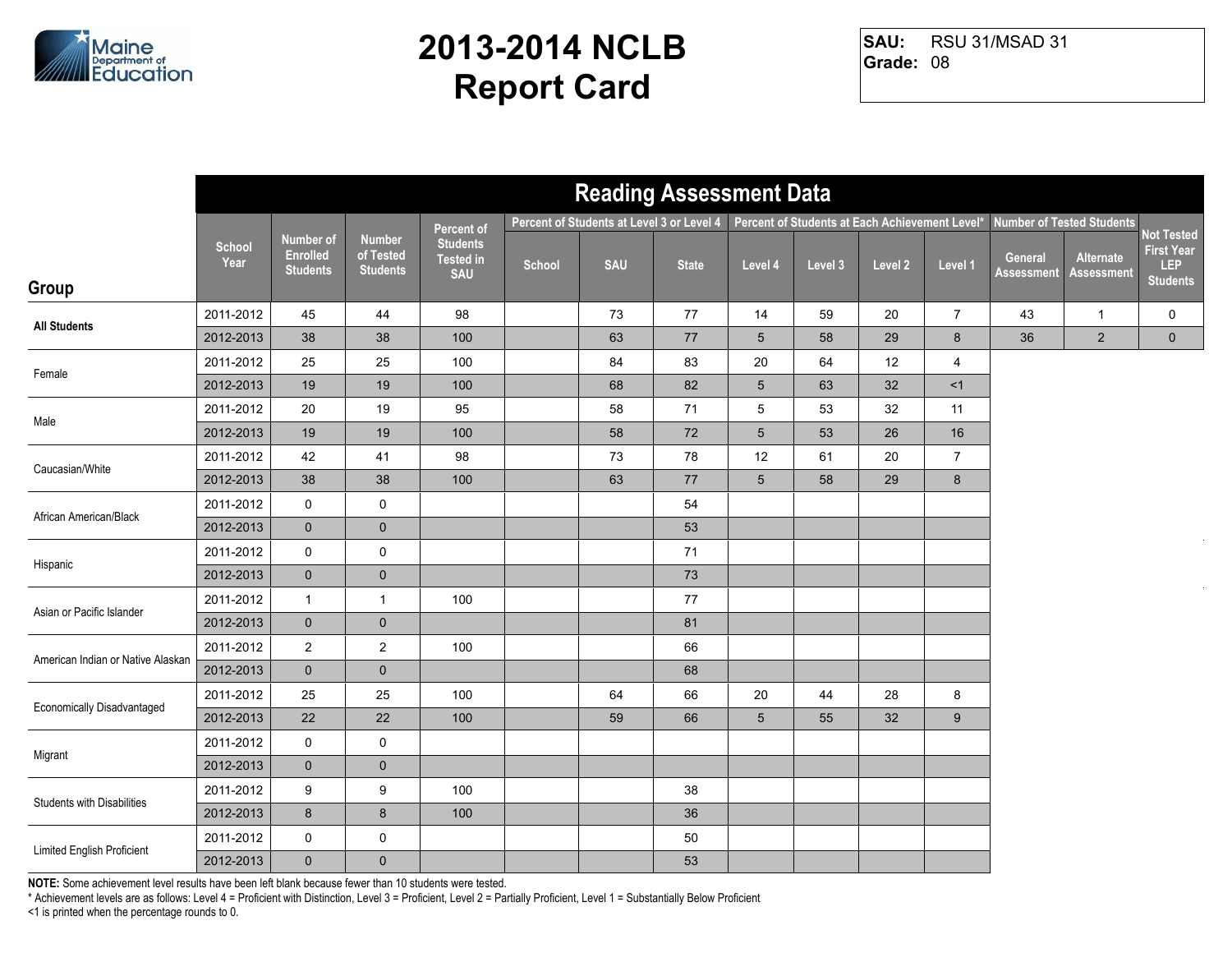

RSU 31/MSAD 31 **Grade:** High School **SAU:**

|                                   |                       |                                                        |                                               |                                                   |        |            | <b>Reading Assessment Data</b>            |                 |                                                |         |         |                              |                                  |                                                                  |
|-----------------------------------|-----------------------|--------------------------------------------------------|-----------------------------------------------|---------------------------------------------------|--------|------------|-------------------------------------------|-----------------|------------------------------------------------|---------|---------|------------------------------|----------------------------------|------------------------------------------------------------------|
|                                   |                       |                                                        |                                               | Percent of                                        |        |            | Percent of Students at Level 3 or Level 4 |                 | Percent of Students at Each Achievement Level* |         |         |                              | <b>Number of Tested Students</b> |                                                                  |
| Group                             | <b>School</b><br>Year | <b>Number of</b><br><b>Enrolled</b><br><b>Students</b> | <b>Number</b><br>of Tested<br><b>Students</b> | <b>Students</b><br><b>Tested in</b><br><b>SAU</b> | School | <b>SAU</b> | <b>State</b>                              | Level 4         | Level 3                                        | Level 2 | Level 1 | General<br><b>Assessment</b> | Alternate<br><b>Assessment</b>   | <b>Not Tested</b><br><b>First Year</b><br>LEP<br><b>Students</b> |
|                                   | 2011-2012             | 29                                                     | 28                                            | 97                                                |        | 32         | 47                                        | <1              | 32                                             | 25      | 43      | 28                           | 0                                | 0                                                                |
| <b>All Students</b>               | 2012-2013             | 44                                                     | 44                                            | 100                                               |        | 32         | 48                                        | 2               | 30                                             | 43      | 25      | 41                           | $\mathbf{3}$                     | $\overline{0}$                                                   |
|                                   | 2011-2012             | 14                                                     | 14                                            | 100                                               |        | 43         | 51                                        | $<$ 1           | 43                                             | 21      | 36      |                              |                                  |                                                                  |
| Female                            | 2012-2013             | 22                                                     | 22                                            | 100                                               |        | 50         | 51                                        | $5\phantom{.0}$ | 45                                             | 41      | 9       |                              |                                  |                                                                  |
|                                   | 2011-2012             | 15                                                     | 14                                            | 93                                                |        | 21         | 43                                        | $<$ 1           | 21                                             | 29      | 50      |                              |                                  |                                                                  |
| Male                              | 2012-2013             | 22                                                     | 22                                            | 100                                               |        | 14         | 45                                        | <1              | 14                                             | 45      | 41      |                              |                                  |                                                                  |
| Caucasian/White                   | 2011-2012             | 28                                                     | 27                                            | 96                                                |        | 33         | 48                                        | <1              | 33                                             | 22      | 44      |                              |                                  |                                                                  |
|                                   | 2012-2013             | 44                                                     | 44                                            | 100                                               |        | 32         | 49                                        | 2               | 30                                             | 43      | 25      |                              |                                  |                                                                  |
| African American/Black            | 2011-2012             | 0                                                      | $\pmb{0}$                                     |                                                   |        |            | 28                                        |                 |                                                |         |         |                              |                                  |                                                                  |
|                                   | 2012-2013             | $\mathbf 0$                                            | $\pmb{0}$                                     |                                                   |        |            | 23                                        |                 |                                                |         |         |                              |                                  |                                                                  |
|                                   | 2011-2012             | $\mathbf 0$                                            | $\pmb{0}$                                     |                                                   |        |            | $30\,$                                    |                 |                                                |         |         |                              |                                  |                                                                  |
| Hispanic                          | 2012-2013             | $\mathbf 0$                                            | $\pmb{0}$                                     |                                                   |        |            | 39                                        |                 |                                                |         |         |                              |                                  |                                                                  |
| Asian or Pacific Islander         | 2011-2012             | $\mathbf{1}$                                           | $\mathbf{1}$                                  | 100                                               |        |            | 48                                        |                 |                                                |         |         |                              |                                  |                                                                  |
|                                   | 2012-2013             | $\overline{0}$                                         | $\pmb{0}$                                     |                                                   |        |            | 50                                        |                 |                                                |         |         |                              |                                  |                                                                  |
| American Indian or Native Alaskan | 2011-2012             | 0                                                      | $\pmb{0}$                                     |                                                   |        |            | 35                                        |                 |                                                |         |         |                              |                                  |                                                                  |
|                                   | 2012-2013             | $\overline{0}$                                         | $\mathbf 0$                                   |                                                   |        |            | 24                                        |                 |                                                |         |         |                              |                                  |                                                                  |
| Economically Disadvantaged        | 2011-2012             | 19                                                     | 18                                            | 95                                                |        | 22         | 31                                        | <1              | 22                                             | 28      | 50      |                              |                                  |                                                                  |
|                                   | 2012-2013             | 29                                                     | 29                                            | 100                                               |        | 24         | 33                                        | <1              | 24                                             | 48      | 28      |                              |                                  |                                                                  |
| Migrant                           | 2011-2012             | $\mathsf{O}$                                           | $\pmb{0}$                                     |                                                   |        |            |                                           |                 |                                                |         |         |                              |                                  |                                                                  |
|                                   | 2012-2013             | $\overline{0}$                                         | $\pmb{0}$                                     |                                                   |        |            |                                           |                 |                                                |         |         |                              |                                  |                                                                  |
| <b>Students with Disabilities</b> | 2011-2012             | 8                                                      | 8                                             | 100                                               |        |            | 16                                        |                 |                                                |         |         |                              |                                  |                                                                  |
|                                   | 2012-2013             | 13                                                     | 13                                            | 100                                               |        | $\bf 8$    | 14                                        | <1              | 8                                              | 46      | 46      |                              |                                  |                                                                  |
| Limited English Proficient        | 2011-2012             | 0                                                      | $\pmb{0}$                                     |                                                   |        |            | 13                                        |                 |                                                |         |         |                              |                                  |                                                                  |
|                                   | 2012-2013             | $\overline{0}$                                         | $\pmb{0}$                                     |                                                   |        |            | $10$                                      |                 |                                                |         |         |                              |                                  |                                                                  |

**NOTE:** Some achievement level results have been left blank because fewer than 10 students were tested.

\* Achievement levels are as follows: Level 4 = Proficient with Distinction, Level 3 = Proficient, Level 2 = Partially Proficient, Level 1 = Substantially Below Proficient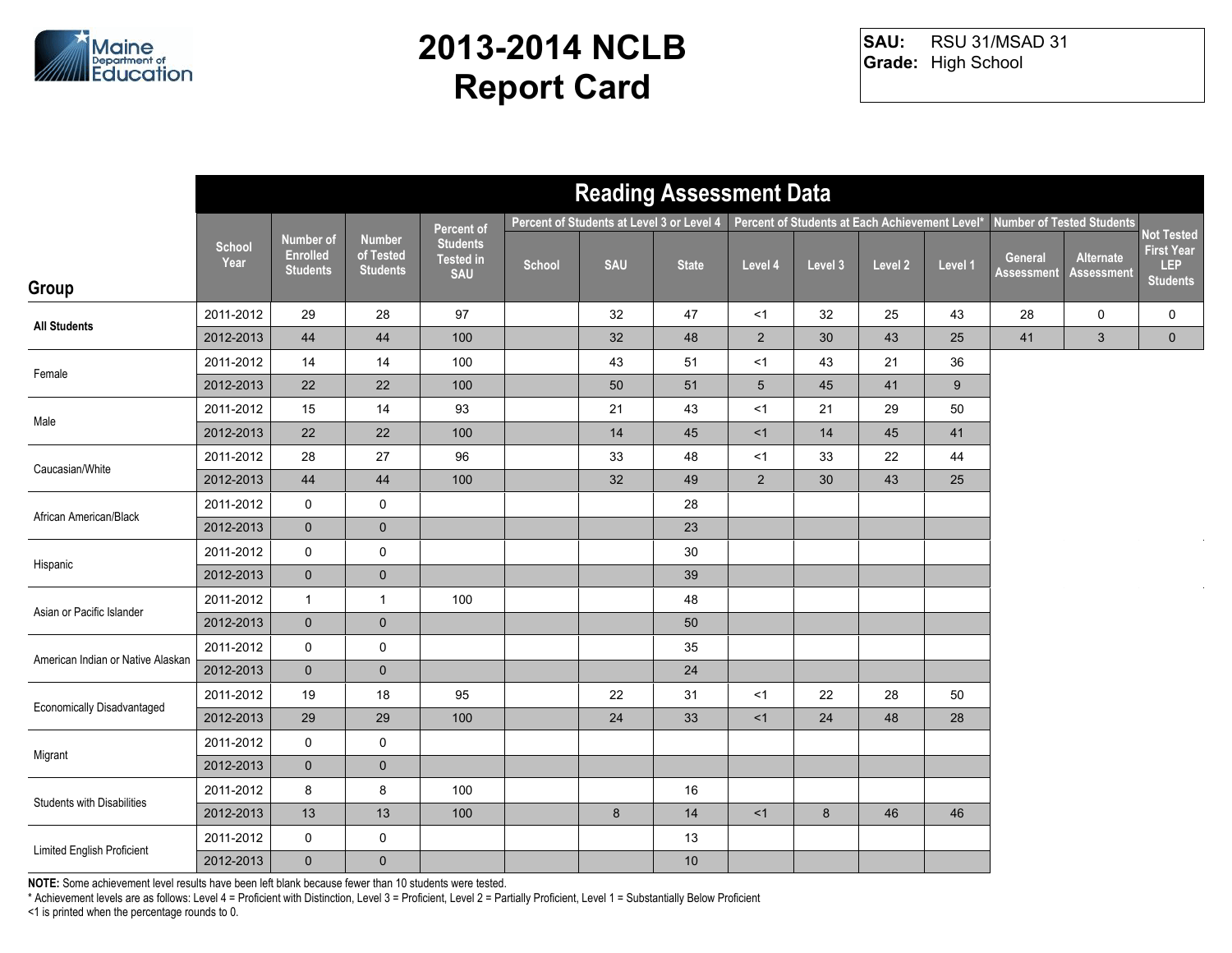

RSU 31/MSAD 31 **Grade:** 03 **SAU:**

|                                   |                       |                                                 |                                               |                                                   |        |                                           | <b>Mathematics Assessment Data</b> |         |                                                |         |         |                              |                                  |
|-----------------------------------|-----------------------|-------------------------------------------------|-----------------------------------------------|---------------------------------------------------|--------|-------------------------------------------|------------------------------------|---------|------------------------------------------------|---------|---------|------------------------------|----------------------------------|
|                                   |                       |                                                 |                                               | Percent of                                        |        | Percent of Students at Level 3 or Level 4 |                                    |         | Percent of Students at Each Achievement Level* |         |         |                              | <b>Number of Tested Students</b> |
| Group                             | <b>School</b><br>Year | Number of<br><b>Enrolled</b><br><b>Students</b> | <b>Number</b><br>of Tested<br><b>Students</b> | <b>Students</b><br><b>Tested in</b><br><b>SAU</b> | School | <b>SAU</b>                                | <b>State</b>                       | Level 4 | Level 3                                        | Level 2 | Level 1 | General<br><b>Assessment</b> | Alternate<br><b>Assessment</b>   |
| <b>All Students</b>               | 2011-2012             | 46                                              | 46                                            | 100                                               |        | 65                                        | 64                                 | 17      | 48                                             | 17      | 17      | 46                           | 0                                |
|                                   | 2012-2013             | 41                                              | 40                                            | 98                                                |        | 80                                        | 62                                 | 20      | 60                                             | 10      | 10      | 39                           | $\mathbf{1}$                     |
| Female                            | 2011-2012             | 21                                              | 21                                            | 100                                               |        | 81                                        | 63                                 | 29      | 52                                             | <1      | 19      |                              |                                  |
|                                   | 2012-2013             | 23                                              | 22                                            | 96                                                |        | 82                                        | 60                                 | 27      | 55                                             | 9       | 9       |                              |                                  |
| Male                              | 2011-2012             | 25                                              | 25                                            | 100                                               |        | 52                                        | 65                                 | 8       | 44                                             | 32      | 16      |                              |                                  |
|                                   | 2012-2013             | 18                                              | 18                                            | 100                                               |        | 78                                        | 63                                 | 11      | 67                                             | 11      | 11      |                              |                                  |
| Caucasian/White                   | 2011-2012             | 42                                              | 42                                            | 100                                               |        | 64                                        | 65                                 | 19      | 45                                             | 19      | 17      |                              |                                  |
|                                   | 2012-2013             | 37                                              | 36                                            | 97                                                |        | 81                                        | 63                                 | 22      | 58                                             | 8       | 11      |                              |                                  |
| African American/Black            | 2011-2012             | $\overline{2}$                                  | $\overline{2}$                                | 100                                               |        |                                           | 38                                 |         |                                                |         |         |                              |                                  |
|                                   | 2012-2013             | $\mathbf 0$                                     | $\mathbf 0$                                   |                                                   |        |                                           | 30                                 |         |                                                |         |         |                              |                                  |
| Hispanic                          | 2011-2012             | $\mathbf{1}$                                    | $\mathbf{1}$                                  | 100                                               |        |                                           | 50                                 |         |                                                |         |         |                              |                                  |
|                                   | 2012-2013             | $\mathbf 0$                                     | $\pmb{0}$                                     |                                                   |        |                                           | 48                                 |         |                                                |         |         |                              |                                  |
| Asian or Pacific Islander         | 2011-2012             | $\mathbf{1}$                                    | $\mathbf{1}$                                  | 100                                               |        |                                           | 70                                 |         |                                                |         |         |                              |                                  |
|                                   | 2012-2013             | $\mathbf 0$                                     | $\pmb{0}$                                     |                                                   |        |                                           | 63                                 |         |                                                |         |         |                              |                                  |
| American Indian or Native Alaskan | 2011-2012             | 0                                               | 0                                             |                                                   |        |                                           | 54                                 |         |                                                |         |         |                              |                                  |
|                                   | 2012-2013             | $\overline{4}$                                  | $\overline{\mathbf{4}}$                       | 100                                               |        |                                           | 49                                 |         |                                                |         |         |                              |                                  |
| Economically Disadvantaged        | 2011-2012             | 31                                              | 31                                            | 100                                               |        | 58                                        | 52                                 | 6       | 52                                             | 19      | 23      |                              |                                  |
|                                   | 2012-2013             | 29                                              | 28                                            | 97                                                |        | 79                                        | 50                                 | 21      | 57                                             | 11      | 11      |                              |                                  |
| Migrant                           | 2011-2012             | 0                                               | 0                                             |                                                   |        |                                           |                                    |         |                                                |         |         |                              |                                  |
|                                   | 2012-2013             | $\mathbf 0$                                     | $\pmb{0}$                                     |                                                   |        |                                           |                                    |         |                                                |         |         |                              |                                  |
| <b>Students with Disabilities</b> | 2011-2012             | 5                                               | $\mathbf 5$                                   | 100                                               |        |                                           | 35                                 |         |                                                |         |         |                              |                                  |
|                                   | 2012-2013             | $6\phantom{1}$                                  | $\sqrt{5}$                                    | 83                                                |        |                                           | 36                                 |         |                                                |         |         |                              |                                  |
| Limited English Proficient        | 2011-2012             | 0                                               | 0                                             |                                                   |        |                                           | 36                                 |         |                                                |         |         |                              |                                  |
|                                   | 2012-2013             | $\overline{0}$                                  | $\pmb{0}$                                     |                                                   |        |                                           | 31                                 |         |                                                |         |         |                              |                                  |

**NOTE:** Some achievement level results have been left blank because fewer than 10 students were tested.

\* Achievement levels are as follows: Level 4 = Proficient with Distinction, Level 3 = Proficient, Level 2 = Partially Proficient, Level 1 = Substantially Below Proficient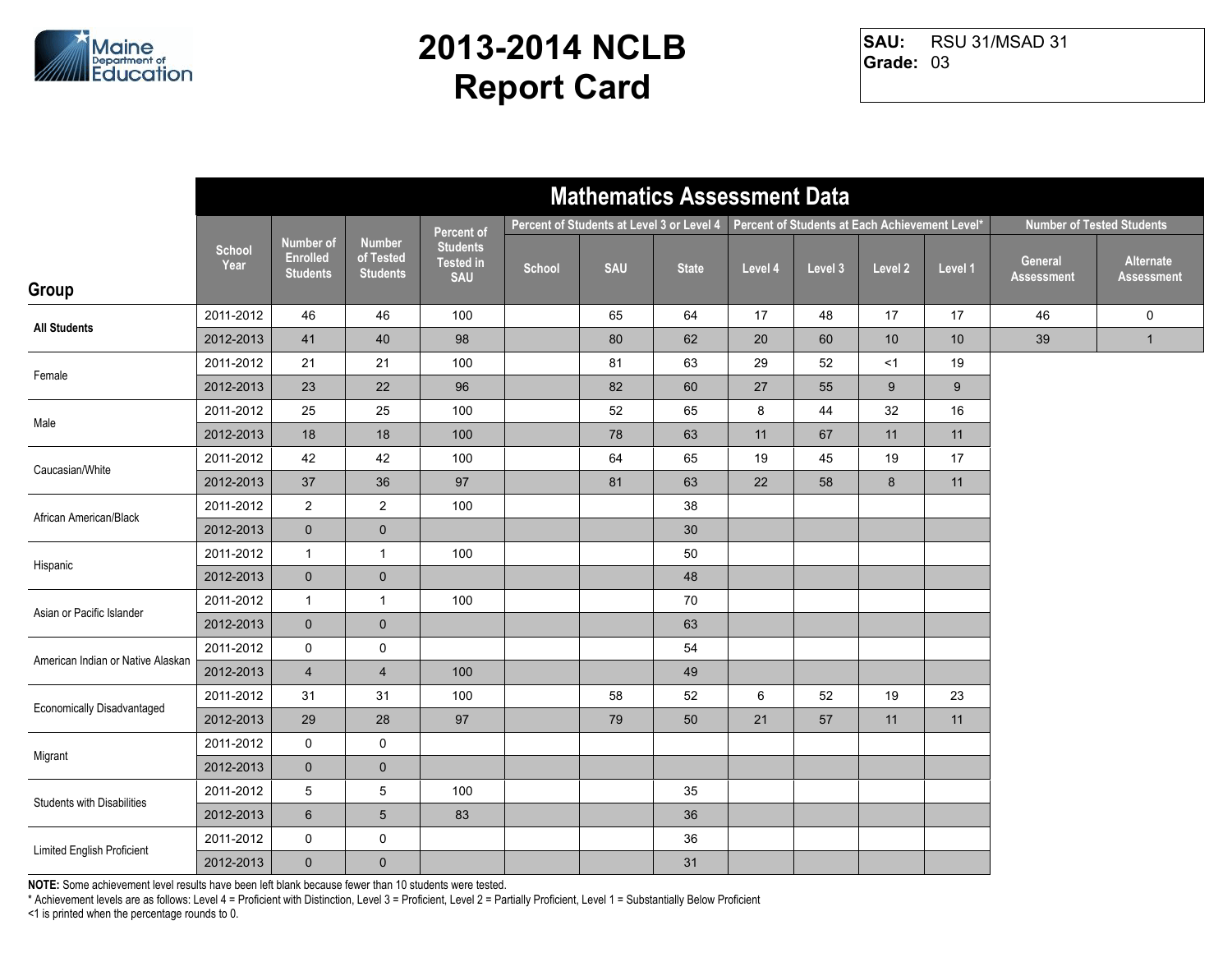

RSU 31/MSAD 31 **Grade:** 04 **SAU:**

|                                   |                       |                                                 |                                               |                                                   |        | <b>Mathematics Assessment Data</b>        |              |                |                                                |         |                |                       |                                  |
|-----------------------------------|-----------------------|-------------------------------------------------|-----------------------------------------------|---------------------------------------------------|--------|-------------------------------------------|--------------|----------------|------------------------------------------------|---------|----------------|-----------------------|----------------------------------|
|                                   |                       |                                                 |                                               | Percent of                                        |        | Percent of Students at Level 3 or Level 4 |              |                | Percent of Students at Each Achievement Level* |         |                |                       | <b>Number of Tested Students</b> |
| Group                             | <b>School</b><br>Year | Number of<br><b>Enrolled</b><br><b>Students</b> | <b>Number</b><br>of Tested<br><b>Students</b> | <b>Students</b><br><b>Tested in</b><br><b>SAU</b> | School | <b>SAU</b>                                | <b>State</b> | Level 4        | Level 3                                        | Level 2 | Level 1        | General<br>Assessment | Alternate<br><b>Assessment</b>   |
| <b>All Students</b>               | 2011-2012             | 45                                              | 45                                            | 100                                               |        | 71                                        | 66           | 22             | 49                                             | 22      | $\overline{7}$ | 44                    | $\mathbf{1}$                     |
|                                   | 2012-2013             | 46                                              | 46                                            | 100                                               |        | 72                                        | 65           | 17             | 54                                             | 15      | 13             | 46                    | $\mathbf 0$                      |
| Female                            | 2011-2012             | 23                                              | 23                                            | 100                                               |        | 70                                        | 65           | 13             | 57                                             | 17      | 13             |                       |                                  |
|                                   | 2012-2013             | 22                                              | 22                                            | 100                                               |        | 73                                        | 65           | 32             | 41                                             | 14      | 14             |                       |                                  |
| Male                              | 2011-2012             | 22                                              | 22                                            | 100                                               |        | 73                                        | 67           | 32             | 41                                             | 27      | $<$ 1          |                       |                                  |
|                                   | 2012-2013             | 24                                              | 24                                            | 100                                               |        | 71                                        | 65           | $\overline{4}$ | 67                                             | 17      | 13             |                       |                                  |
| Caucasian/White                   | 2011-2012             | 42                                              | 42                                            | 100                                               |        | 71                                        | 67           | 19             | 52                                             | 21      | $\overline{7}$ |                       |                                  |
|                                   | 2012-2013             | 42                                              | 42                                            | 100                                               |        | 69                                        | 66           | 19             | 50                                             | 17      | 14             |                       |                                  |
| African American/Black            | 2011-2012             | $\mathsf{O}$                                    | $\mathbf 0$                                   |                                                   |        |                                           | 31           |                |                                                |         |                |                       |                                  |
|                                   | 2012-2013             | $\overline{2}$                                  | $\overline{2}$                                | 100                                               |        |                                           | 39           |                |                                                |         |                |                       |                                  |
| Hispanic                          | 2011-2012             | $\overline{2}$                                  | $\overline{2}$                                | 100                                               |        |                                           | 52           |                |                                                |         |                |                       |                                  |
|                                   | 2012-2013             | $\mathbf{1}$                                    | $\mathbf{1}$                                  | 100                                               |        |                                           | 53           |                |                                                |         |                |                       |                                  |
| Asian or Pacific Islander         | 2011-2012             | $\mathbf{1}$                                    | $\mathbf{1}$                                  | 100                                               |        |                                           | 71           |                |                                                |         |                |                       |                                  |
|                                   | 2012-2013             | $\mathbf{1}$                                    | $\mathbf{1}$                                  | 100                                               |        |                                           | 73           |                |                                                |         |                |                       |                                  |
| American Indian or Native Alaskan | 2011-2012             | $\mathsf{O}$                                    | $\mathsf{O}\xspace$                           |                                                   |        |                                           | 57           |                |                                                |         |                |                       |                                  |
|                                   | 2012-2013             | $\mathbf{0}$                                    | $\mathbf 0$                                   |                                                   |        |                                           | 52           |                |                                                |         |                |                       |                                  |
| <b>Economically Disadvantaged</b> | 2011-2012             | 30                                              | 30                                            | 100                                               |        | 57                                        | 54           | 20             | 37                                             | 33      | 10             |                       |                                  |
|                                   | 2012-2013             | 29                                              | 29                                            | 100                                               |        | 66                                        | 53           | 10             | 55                                             | 21      | 14             |                       |                                  |
| Migrant                           | 2011-2012             | 0                                               | $\mathbf 0$                                   |                                                   |        |                                           |              |                |                                                |         |                |                       |                                  |
|                                   | 2012-2013             | $\mathbf 0$                                     | $\pmb{0}$                                     |                                                   |        |                                           |              |                |                                                |         |                |                       |                                  |
| <b>Students with Disabilities</b> | 2011-2012             | 9                                               | 9                                             | 100                                               |        |                                           | 37           |                |                                                |         |                |                       |                                  |
|                                   | 2012-2013             | $10$                                            | 10                                            | 100                                               |        | 50                                        | 31           | <1             | 50                                             | 20      | $30\,$         |                       |                                  |
| Limited English Proficient        | 2011-2012             | 0                                               | $\mathsf{O}$                                  |                                                   |        |                                           | 33           |                |                                                |         |                |                       |                                  |
|                                   | 2012-2013             | $\mathbf{0}$                                    | $\pmb{0}$                                     |                                                   |        |                                           | 39           |                |                                                |         |                |                       |                                  |

**NOTE:** Some achievement level results have been left blank because fewer than 10 students were tested.

\* Achievement levels are as follows: Level 4 = Proficient with Distinction, Level 3 = Proficient, Level 2 = Partially Proficient, Level 1 = Substantially Below Proficient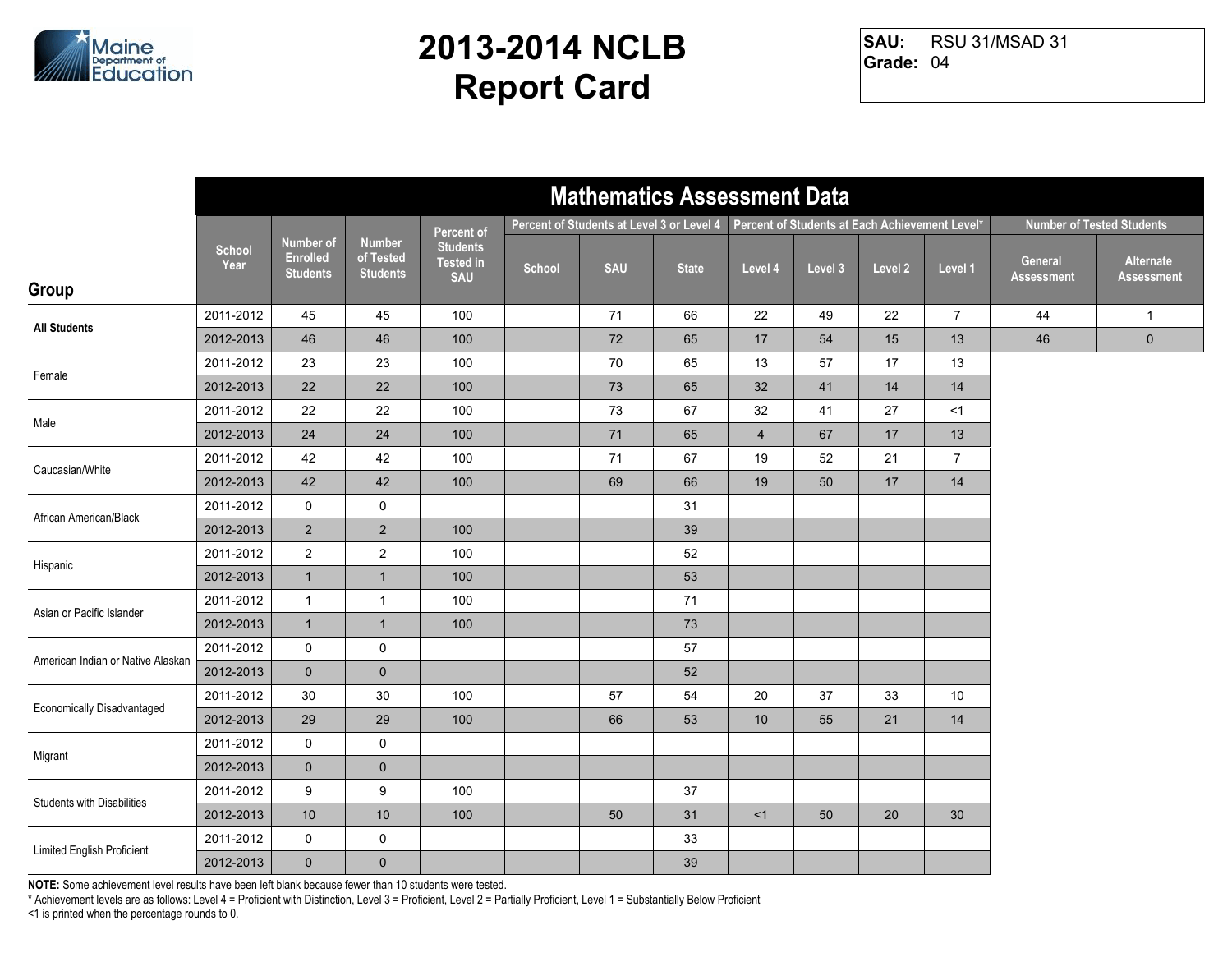

RSU 31/MSAD 31 **Grade:** 05 **SAU:**

|                                   |                       |                                                 |                                               |                                                   |        | <b>Mathematics Assessment Data</b>        |              |                |                                                |         |                 |                       |                                  |
|-----------------------------------|-----------------------|-------------------------------------------------|-----------------------------------------------|---------------------------------------------------|--------|-------------------------------------------|--------------|----------------|------------------------------------------------|---------|-----------------|-----------------------|----------------------------------|
|                                   |                       |                                                 |                                               | Percent of                                        |        | Percent of Students at Level 3 or Level 4 |              |                | Percent of Students at Each Achievement Level* |         |                 |                       | <b>Number of Tested Students</b> |
| Group                             | <b>School</b><br>Year | Number of<br><b>Enrolled</b><br><b>Students</b> | <b>Number</b><br>of Tested<br><b>Students</b> | <b>Students</b><br><b>Tested in</b><br><b>SAU</b> | School | <b>SAU</b>                                | <b>State</b> | Level 4        | Level 3                                        | Level 2 | Level 1         | General<br>Assessment | Alternate<br><b>Assessment</b>   |
| <b>All Students</b>               | 2011-2012             | 32                                              | 32                                            | 100                                               |        | 69                                        | 64           | 6              | 63                                             | 13      | 19              | 31                    | $\mathbf{1}$                     |
|                                   | 2012-2013             | 42                                              | 42                                            | 100                                               |        | 69                                        | 62           | 14             | 55                                             | 21      | 10              | 41                    | $\mathbf{1}$                     |
| Female                            | 2011-2012             | 18                                              | 18                                            | 100                                               |        | 72                                        | 65           | 6              | 67                                             | 11      | 17              |                       |                                  |
|                                   | 2012-2013             | 23                                              | 23                                            | 100                                               |        | 65                                        | 62           | $9\,$          | 57                                             | 22      | 13              |                       |                                  |
| Male                              | 2011-2012             | 14                                              | 14                                            | 100                                               |        | 64                                        | 64           | $\overline{7}$ | 57                                             | 14      | 21              |                       |                                  |
|                                   | 2012-2013             | 19                                              | 19                                            | 100                                               |        | 74                                        | 62           | 21             | 53                                             | 21      | $5\overline{)}$ |                       |                                  |
| Caucasian/White                   | 2011-2012             | 28                                              | 28                                            | 100                                               |        | 64                                        | 65           | $\overline{7}$ | 57                                             | 14      | 21              |                       |                                  |
|                                   | 2012-2013             | 39                                              | 39                                            | 100                                               |        | 69                                        | 64           | 13             | 56                                             | 23      | $8\phantom{1}$  |                       |                                  |
| African American/Black            | 2011-2012             | $\mathbf{1}$                                    | $\mathbf{1}$                                  | 100                                               |        |                                           | 35           |                |                                                |         |                 |                       |                                  |
|                                   | 2012-2013             | $\mathbf 0$                                     | $\pmb{0}$                                     |                                                   |        |                                           | 30           |                |                                                |         |                 |                       |                                  |
| Hispanic                          | 2011-2012             | $\mathsf{O}$                                    | $\mathbf 0$                                   |                                                   |        |                                           | 50           |                |                                                |         |                 |                       |                                  |
|                                   | 2012-2013             | $\overline{2}$                                  | $\overline{2}$                                | 100                                               |        |                                           | 46           |                |                                                |         |                 |                       |                                  |
| Asian or Pacific Islander         | 2011-2012             | $\mathbf{1}$                                    | $\mathbf{1}$                                  | 100                                               |        |                                           | 70           |                |                                                |         |                 |                       |                                  |
|                                   | 2012-2013             | $\mathbf{1}$                                    | $\mathbf{1}$                                  | 100                                               |        |                                           | 71           |                |                                                |         |                 |                       |                                  |
| American Indian or Native Alaskan | 2011-2012             | $\overline{2}$                                  | $\overline{2}$                                | 100                                               |        |                                           | 55           |                |                                                |         |                 |                       |                                  |
|                                   | 2012-2013             | $\mathbf{0}$                                    | $\mathbf 0$                                   |                                                   |        |                                           | 45           |                |                                                |         |                 |                       |                                  |
| <b>Economically Disadvantaged</b> | 2011-2012             | 21                                              | 21                                            | 100                                               |        | 71                                        | 51           | 10             | 62                                             | 14      | 14              |                       |                                  |
|                                   | 2012-2013             | 30                                              | 30                                            | 100                                               |        | 60                                        | 50           | 13             | 47                                             | 27      | 13              |                       |                                  |
| Migrant                           | 2011-2012             | $\mathbf 0$                                     | $\mathbf 0$                                   |                                                   |        |                                           |              |                |                                                |         |                 |                       |                                  |
|                                   | 2012-2013             | $\mathbf{0}$                                    | $\pmb{0}$                                     |                                                   |        |                                           |              |                |                                                |         |                 |                       |                                  |
| <b>Students with Disabilities</b> | 2011-2012             | 12                                              | 12                                            | 100                                               |        | 50                                        | 30           | <1             | 50                                             | 8       | 42              |                       |                                  |
|                                   | 2012-2013             | 9                                               | $\boldsymbol{9}$                              | 100                                               |        |                                           | 30           |                |                                                |         |                 |                       |                                  |
| Limited English Proficient        | 2011-2012             | 0                                               | $\mathsf{O}$                                  |                                                   |        |                                           | 39           |                |                                                |         |                 |                       |                                  |
|                                   | 2012-2013             | $\mathbf 0$                                     | $\pmb{0}$                                     |                                                   |        |                                           | 31           |                |                                                |         |                 |                       |                                  |

**NOTE:** Some achievement level results have been left blank because fewer than 10 students were tested.

\* Achievement levels are as follows: Level 4 = Proficient with Distinction, Level 3 = Proficient, Level 2 = Partially Proficient, Level 1 = Substantially Below Proficient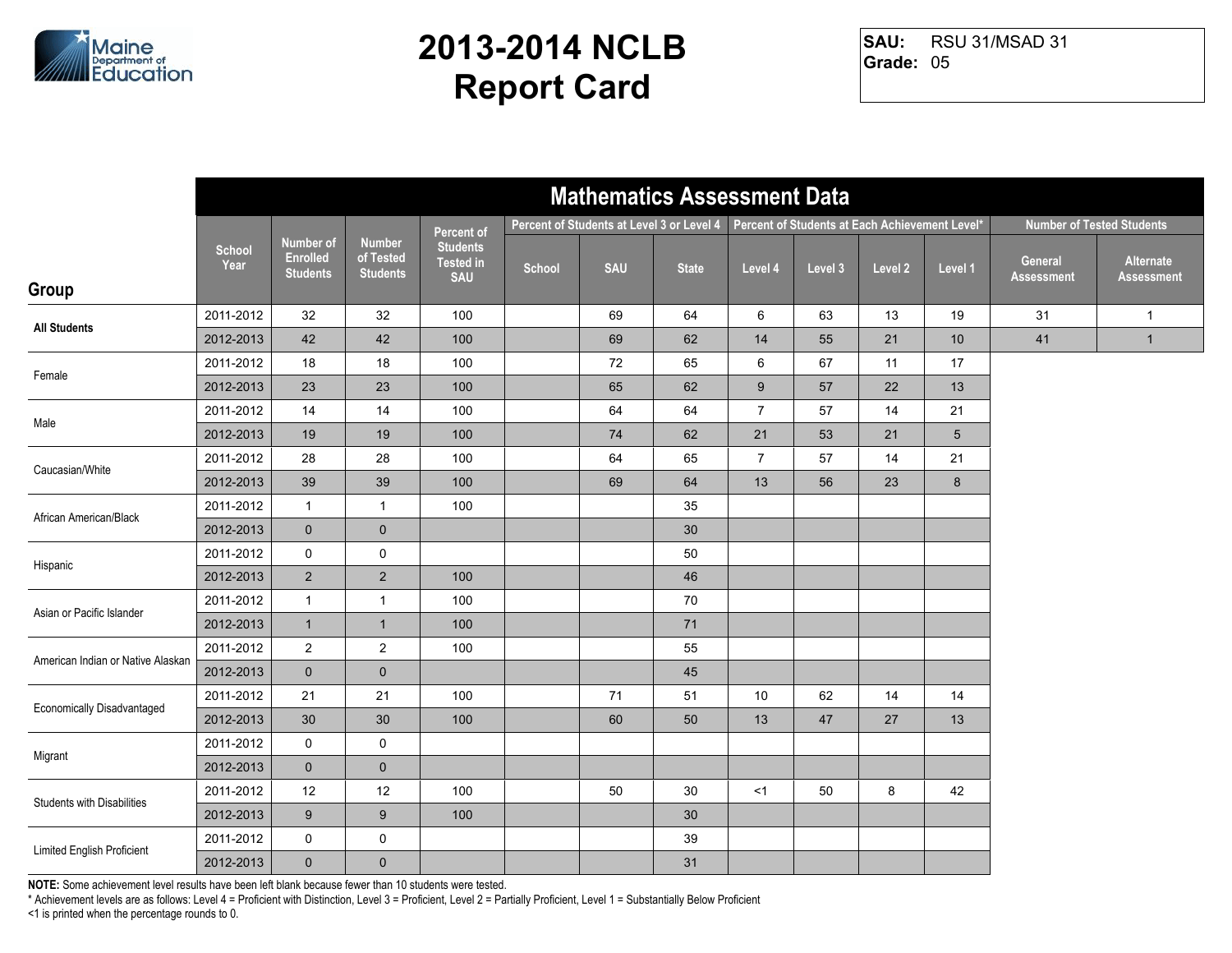

RSU 31/MSAD 31 **Grade:** 06 **SAU:**

|                                   |                |                                                        |                                               |                                                   |        | <b>Mathematics Assessment Data</b>        |              |                |                                                |         |         |                              |                                  |
|-----------------------------------|----------------|--------------------------------------------------------|-----------------------------------------------|---------------------------------------------------|--------|-------------------------------------------|--------------|----------------|------------------------------------------------|---------|---------|------------------------------|----------------------------------|
|                                   |                |                                                        |                                               | <b>Percent of</b>                                 |        | Percent of Students at Level 3 or Level 4 |              |                | Percent of Students at Each Achievement Level* |         |         |                              | <b>Number of Tested Students</b> |
| Group                             | School<br>Year | <b>Number of</b><br><b>Enrolled</b><br><b>Students</b> | <b>Number</b><br>of Tested<br><b>Students</b> | <b>Students</b><br><b>Tested in</b><br><b>SAU</b> | School | <b>SAU</b>                                | <b>State</b> | Level 4        | Level 3                                        | Level 2 | Level 1 | General<br><b>Assessment</b> | Alternate<br><b>Assessment</b>   |
|                                   | 2011-2012      | 42                                                     | 42                                            | 100                                               |        | 79                                        | 64           | 19             | 60                                             | 10      | 12      | 41                           | $\mathbf{1}$                     |
| <b>All Students</b>               | 2012-2013      | 29                                                     | 29                                            | 100                                               |        | 59                                        | 64           | 10             | 48                                             | 24      | 17      | 29                           | $\pmb{0}$                        |
|                                   | 2011-2012      | 23                                                     | 23                                            | 100                                               |        | 78                                        | 64           | 17             | 61                                             | 9       | 13      |                              |                                  |
| Female                            | 2012-2013      | 15                                                     | 15                                            | 100                                               |        | 53                                        | 65           | 13             | 40                                             | 33      | 13      |                              |                                  |
| Male                              | 2011-2012      | 19                                                     | 19                                            | 100                                               |        | 79                                        | 64           | 21             | 58                                             | 11      | 11      |                              |                                  |
|                                   | 2012-2013      | 14                                                     | 14                                            | 100                                               |        | 64                                        | 63           | $\overline{7}$ | 57                                             | 14      | 21      |                              |                                  |
| Caucasian/White                   | 2011-2012      | 40                                                     | 40                                            | 100                                               |        | 80                                        | 66           | 20             | 60                                             | 10      | 10      |                              |                                  |
|                                   | 2012-2013      | 25                                                     | 25                                            | 100                                               |        | 56                                        | 65           | 12             | 44                                             | 28      | 16      |                              |                                  |
| African American/Black            | 2011-2012      | 0                                                      | $\mathbf 0$                                   |                                                   |        |                                           | 35           |                |                                                |         |         |                              |                                  |
|                                   | 2012-2013      | $\mathbf{1}$                                           | $\mathbf{1}$                                  | 100                                               |        |                                           | 30           |                |                                                |         |         |                              |                                  |
| Hispanic                          | 2011-2012      | $\mathbf{1}$                                           | $\mathbf{1}$                                  | 100                                               |        |                                           | 51           |                |                                                |         |         |                              |                                  |
|                                   | 2012-2013      | $\mathbf 0$                                            | $\pmb{0}$                                     |                                                   |        |                                           | 52           |                |                                                |         |         |                              |                                  |
| Asian or Pacific Islander         | 2011-2012      | 0                                                      | $\pmb{0}$                                     |                                                   |        |                                           | 74           |                |                                                |         |         |                              |                                  |
|                                   | 2012-2013      | $\mathbf{1}$                                           | $\mathbf{1}$                                  | 100                                               |        |                                           | 68           |                |                                                |         |         |                              |                                  |
| American Indian or Native Alaskan | 2011-2012      | $\mathbf{1}$                                           | $\mathbf{1}$                                  | 100                                               |        |                                           | 52           |                |                                                |         |         |                              |                                  |
|                                   | 2012-2013      | $2^{\circ}$                                            | $\overline{2}$                                | 100                                               |        |                                           | 52           |                |                                                |         |         |                              |                                  |
| Economically Disadvantaged        | 2011-2012      | 23                                                     | 23                                            | 100                                               |        | 70                                        | 51           | 22             | 48                                             | 13      | 17      |                              |                                  |
|                                   | 2012-2013      | 18                                                     | 18                                            | 100                                               |        | 61                                        | 51           | 11             | 50                                             | 22      | 17      |                              |                                  |
| Migrant                           | 2011-2012      | 0                                                      | $\pmb{0}$                                     |                                                   |        |                                           |              |                |                                                |         |         |                              |                                  |
|                                   | 2012-2013      | $\mathbf 0$                                            | $\mathbf 0$                                   |                                                   |        |                                           |              |                |                                                |         |         |                              |                                  |
| <b>Students with Disabilities</b> | 2011-2012      | 9                                                      | $\boldsymbol{9}$                              | 100                                               |        |                                           | 29           |                |                                                |         |         |                              |                                  |
|                                   | 2012-2013      | 11                                                     | 11                                            | 100                                               |        | 27                                        | 24           | <1             | 27                                             | 27      | 45      |                              |                                  |
| Limited English Proficient        | 2011-2012      | 0                                                      | $\pmb{0}$                                     |                                                   |        |                                           | 37           |                |                                                |         |         |                              |                                  |
|                                   | 2012-2013      | $\mathbf 0$                                            | $\pmb{0}$                                     |                                                   |        |                                           | 36           |                |                                                |         |         |                              |                                  |

**NOTE:** Some achievement level results have been left blank because fewer than 10 students were tested.

\* Achievement levels are as follows: Level 4 = Proficient with Distinction, Level 3 = Proficient, Level 2 = Partially Proficient, Level 1 = Substantially Below Proficient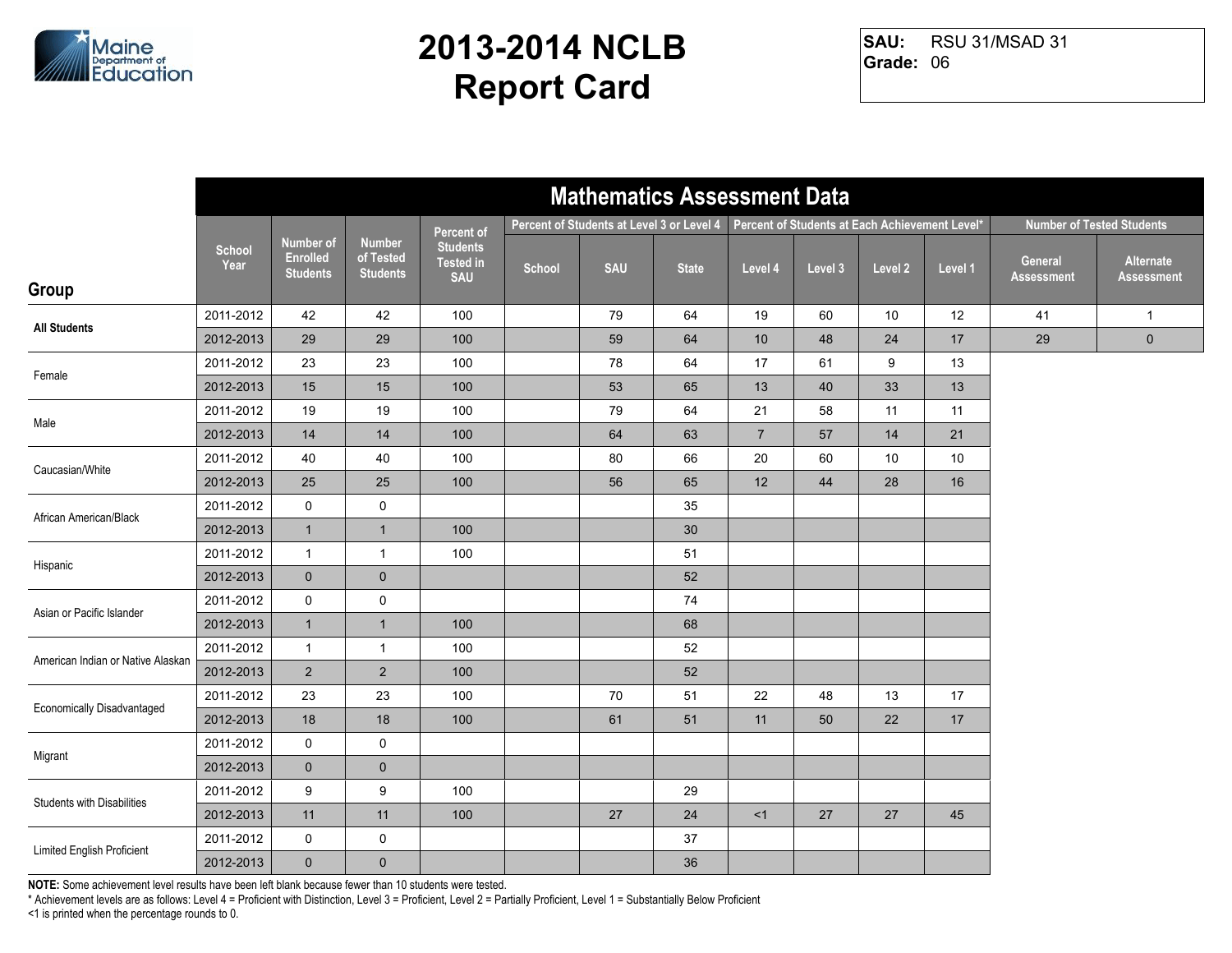

RSU 31/MSAD 31 **Grade:** 07 **SAU:**

|                                   |                       |                                                 |                                               |                                                   |        | <b>Mathematics Assessment Data</b>        |              |                 |                                                |         |         |                       |                                  |
|-----------------------------------|-----------------------|-------------------------------------------------|-----------------------------------------------|---------------------------------------------------|--------|-------------------------------------------|--------------|-----------------|------------------------------------------------|---------|---------|-----------------------|----------------------------------|
|                                   |                       |                                                 |                                               | Percent of                                        |        | Percent of Students at Level 3 or Level 4 |              |                 | Percent of Students at Each Achievement Level* |         |         |                       | <b>Number of Tested Students</b> |
| Group                             | <b>School</b><br>Year | Number of<br><b>Enrolled</b><br><b>Students</b> | <b>Number</b><br>of Tested<br><b>Students</b> | <b>Students</b><br><b>Tested in</b><br><b>SAU</b> | School | <b>SAU</b>                                | <b>State</b> | Level 4         | Level 3                                        | Level 2 | Level 1 | General<br>Assessment | Alternate<br><b>Assessment</b>   |
|                                   | 2011-2012             | 39                                              | 39                                            | 100                                               |        | 62                                        | 61           | 10              | 51                                             | 28      | 10      | 37                    | $\overline{c}$                   |
| <b>All Students</b>               | 2012-2013             | 41                                              | 41                                            | 100                                               |        | 66                                        | 59           | $\overline{7}$  | 59                                             | 15      | 20      | 40                    | $\mathbf{1}$                     |
| Female                            | 2011-2012             | 20                                              | 20                                            | 100                                               |        | 65                                        | 60           | 5               | 60                                             | 25      | 10      |                       |                                  |
|                                   | 2012-2013             | 22                                              | 22                                            | 100                                               |        | 59                                        | 59           | 14              | 45                                             | 18      | 23      |                       |                                  |
| Male                              | 2011-2012             | 19                                              | 19                                            | 100                                               |        | 58                                        | 61           | 16              | 42                                             | 32      | 11      |                       |                                  |
|                                   | 2012-2013             | 19                                              | 19                                            | 100                                               |        | 74                                        | 59           | <1              | 74                                             | 11      | 16      |                       |                                  |
| Caucasian/White                   | 2011-2012             | 39                                              | 39                                            | 100                                               |        | 62                                        | 62           | 10              | 51                                             | 28      | 10      |                       |                                  |
|                                   | 2012-2013             | 39                                              | 39                                            | 100                                               |        | 69                                        | 60           | 8               | 62                                             | 15      | 15      |                       |                                  |
| African American/Black            | 2011-2012             | $\mathsf{O}$                                    | $\pmb{0}$                                     |                                                   |        |                                           | 34           |                 |                                                |         |         |                       |                                  |
|                                   | 2012-2013             | $\mathbf 0$                                     | $\pmb{0}$                                     |                                                   |        |                                           | 30           |                 |                                                |         |         |                       |                                  |
| Hispanic                          | 2011-2012             | $\mathsf{O}$                                    | $\pmb{0}$                                     |                                                   |        |                                           | 52           |                 |                                                |         |         |                       |                                  |
|                                   | 2012-2013             | $\mathbf{1}$                                    | $\overline{1}$                                | 100                                               |        |                                           | 46           |                 |                                                |         |         |                       |                                  |
| Asian or Pacific Islander         | 2011-2012             | $\mathsf{O}$                                    | $\mathbf 0$                                   |                                                   |        |                                           | 65           |                 |                                                |         |         |                       |                                  |
|                                   | 2012-2013             | $\mathbf 0$                                     | $\mathbf 0$                                   |                                                   |        |                                           | 70           |                 |                                                |         |         |                       |                                  |
| American Indian or Native Alaskan | 2011-2012             | $\mathsf{O}$                                    | $\pmb{0}$                                     |                                                   |        |                                           | 47           |                 |                                                |         |         |                       |                                  |
|                                   | 2012-2013             | $\mathbf{1}$                                    | $\overline{1}$                                | 100                                               |        |                                           | 48           |                 |                                                |         |         |                       |                                  |
| <b>Economically Disadvantaged</b> | 2011-2012             | 21                                              | 21                                            | 100                                               |        | 62                                        | 47           | 10              | 52                                             | 29      | 10      |                       |                                  |
|                                   | 2012-2013             | 21                                              | 21                                            | 100                                               |        | 57                                        | 45           | $5\overline{)}$ | 52                                             | 10      | 33      |                       |                                  |
| Migrant                           | 2011-2012             | $\mathbf 0$                                     | $\mathbf 0$                                   |                                                   |        |                                           |              |                 |                                                |         |         |                       |                                  |
|                                   | 2012-2013             | $\mathbf 0$                                     | $\pmb{0}$                                     |                                                   |        |                                           |              |                 |                                                |         |         |                       |                                  |
| <b>Students with Disabilities</b> | 2011-2012             | 9                                               | 9                                             | 100                                               |        |                                           | 25           |                 |                                                |         |         |                       |                                  |
|                                   | 2012-2013             | $10$                                            | 10                                            | 100                                               |        | 30                                        | 22           | <1              | 30                                             | 30      | 40      |                       |                                  |
| Limited English Proficient        | 2011-2012             | 0                                               | $\mathsf{O}$                                  |                                                   |        |                                           | 37           |                 |                                                |         |         |                       |                                  |
|                                   | 2012-2013             | $\mathbf 0$                                     | $\pmb{0}$                                     |                                                   |        |                                           | 35           |                 |                                                |         |         |                       |                                  |

**NOTE:** Some achievement level results have been left blank because fewer than 10 students were tested.

\* Achievement levels are as follows: Level 4 = Proficient with Distinction, Level 3 = Proficient, Level 2 = Partially Proficient, Level 1 = Substantially Below Proficient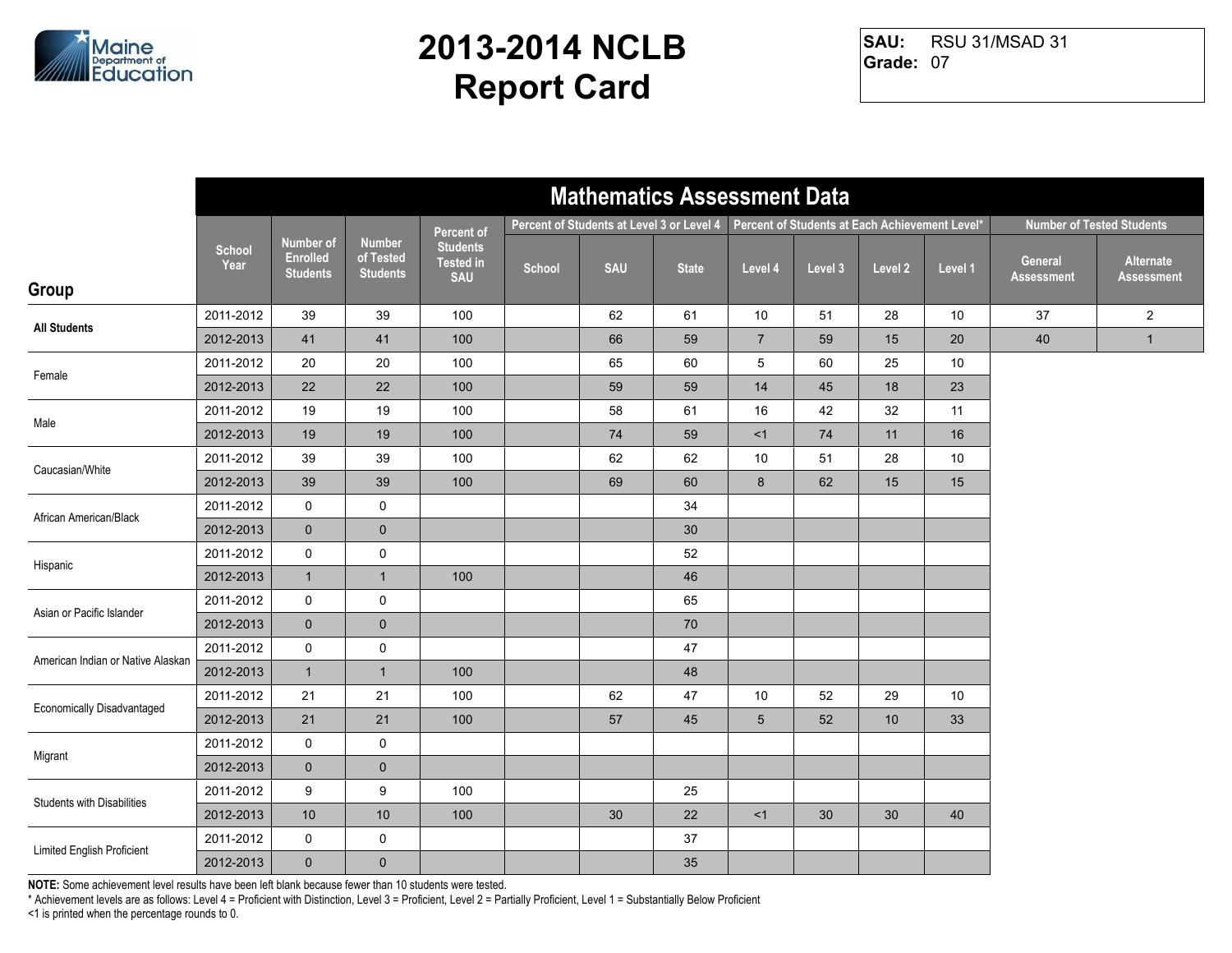

RSU 31/MSAD 31 **Grade:** 08 **SAU:**

|                                   | <b>Mathematics Assessment Data</b> |                                                 |                                               |                                                   |        |                                           |              |                |                                                |         |         |                              |                                  |
|-----------------------------------|------------------------------------|-------------------------------------------------|-----------------------------------------------|---------------------------------------------------|--------|-------------------------------------------|--------------|----------------|------------------------------------------------|---------|---------|------------------------------|----------------------------------|
|                                   |                                    |                                                 |                                               | Percent of                                        |        | Percent of Students at Level 3 or Level 4 |              |                | Percent of Students at Each Achievement Level* |         |         |                              | <b>Number of Tested Students</b> |
| Group                             | <b>School</b><br>Year              | Number of<br><b>Enrolled</b><br><b>Students</b> | <b>Number</b><br>of Tested<br><b>Students</b> | <b>Students</b><br><b>Tested in</b><br><b>SAU</b> | School | <b>SAU</b>                                | <b>State</b> | Level 4        | Level 3                                        | Level 2 | Level 1 | General<br><b>Assessment</b> | Alternate<br><b>Assessment</b>   |
|                                   | 2011-2012                          | 45                                              | 44                                            | 98                                                |        | 55                                        | 60           | 5              | 50                                             | 30      | 16      | 43                           | $\mathbf{1}$                     |
| <b>All Students</b>               | 2012-2013                          | 38                                              | 38                                            | 100                                               |        | 58                                        | 61           | 13             | 45                                             | 21      | 21      | 36                           | $\overline{2}$                   |
| Female                            | 2011-2012                          | 25                                              | 25                                            | 100                                               |        | 68                                        | 62           | 8              | 60                                             | 24      | 8       |                              |                                  |
|                                   | 2012-2013                          | 19                                              | 19                                            | 100                                               |        | 63                                        | 62           | $5\phantom{1}$ | 58                                             | 21      | 16      |                              |                                  |
| Male                              | 2011-2012                          | 20                                              | 19                                            | 95                                                |        | 37                                        | 58           | <1             | 37                                             | 37      | 26      |                              |                                  |
|                                   | 2012-2013                          | 19                                              | 19                                            | 100                                               |        | 53                                        | 60           | 21             | 32                                             | 21      | 26      |                              |                                  |
| Caucasian/White                   | 2011-2012                          | 42                                              | 41                                            | 98                                                |        | 56                                        | 61           | $\overline{2}$ | 54                                             | 27      | 17      |                              |                                  |
|                                   | 2012-2013                          | 38                                              | 38                                            | 100                                               |        | 58                                        | 62           | 13             | 45                                             | 21      | 21      |                              |                                  |
| African American/Black            | 2011-2012                          | 0                                               | $\mathbf 0$                                   |                                                   |        |                                           | 32           |                |                                                |         |         |                              |                                  |
|                                   | 2012-2013                          | $\mathbf 0$                                     | $\mathbf 0$                                   |                                                   |        |                                           | 33           |                |                                                |         |         |                              |                                  |
| Hispanic                          | 2011-2012                          | $\mathsf{O}$                                    | $\mathbf 0$                                   |                                                   |        |                                           | 48           |                |                                                |         |         |                              |                                  |
|                                   | 2012-2013                          | $\mathbf 0$                                     | $\pmb{0}$                                     |                                                   |        |                                           | 59           |                |                                                |         |         |                              |                                  |
| Asian or Pacific Islander         | 2011-2012                          | $\mathbf{1}$                                    | $\mathbf{1}$                                  | 100                                               |        |                                           | 67           |                |                                                |         |         |                              |                                  |
|                                   | 2012-2013                          | $\overline{0}$                                  | $\pmb{0}$                                     |                                                   |        |                                           | 71           |                |                                                |         |         |                              |                                  |
| American Indian or Native Alaskan | 2011-2012                          | $\overline{2}$                                  | $\overline{2}$                                | 100                                               |        |                                           | 42           |                |                                                |         |         |                              |                                  |
|                                   | 2012-2013                          | $\mathbf 0$                                     | $\mathbf 0$                                   |                                                   |        |                                           | 49           |                |                                                |         |         |                              |                                  |
| Economically Disadvantaged        | 2011-2012                          | 25                                              | 25                                            | 100                                               |        | 56                                        | 45           | $\overline{4}$ | 52                                             | 28      | 16      |                              |                                  |
|                                   | 2012-2013                          | 22                                              | 22                                            | 100                                               |        | 55                                        | 47           | 9              | 45                                             | 27      | 18      |                              |                                  |
| Migrant                           | 2011-2012                          | 0                                               | 0                                             |                                                   |        |                                           |              |                |                                                |         |         |                              |                                  |
|                                   | 2012-2013                          | $\mathbf 0$                                     | $\mathbf 0$                                   |                                                   |        |                                           |              |                |                                                |         |         |                              |                                  |
| <b>Students with Disabilities</b> | 2011-2012                          | 9                                               | $\boldsymbol{9}$                              | 100                                               |        |                                           | 21           |                |                                                |         |         |                              |                                  |
|                                   | 2012-2013                          | 8                                               | $\bf 8$                                       | 100                                               |        |                                           | 22           |                |                                                |         |         |                              |                                  |
| Limited English Proficient        | 2011-2012                          | 0                                               | 0                                             |                                                   |        |                                           | 31           |                |                                                |         |         |                              |                                  |
|                                   | 2012-2013                          | $\overline{0}$                                  | $\mathbf 0$                                   |                                                   |        |                                           | 35           |                |                                                |         |         |                              |                                  |

**NOTE:** Some achievement level results have been left blank because fewer than 10 students were tested.

\* Achievement levels are as follows: Level 4 = Proficient with Distinction, Level 3 = Proficient, Level 2 = Partially Proficient, Level 1 = Substantially Below Proficient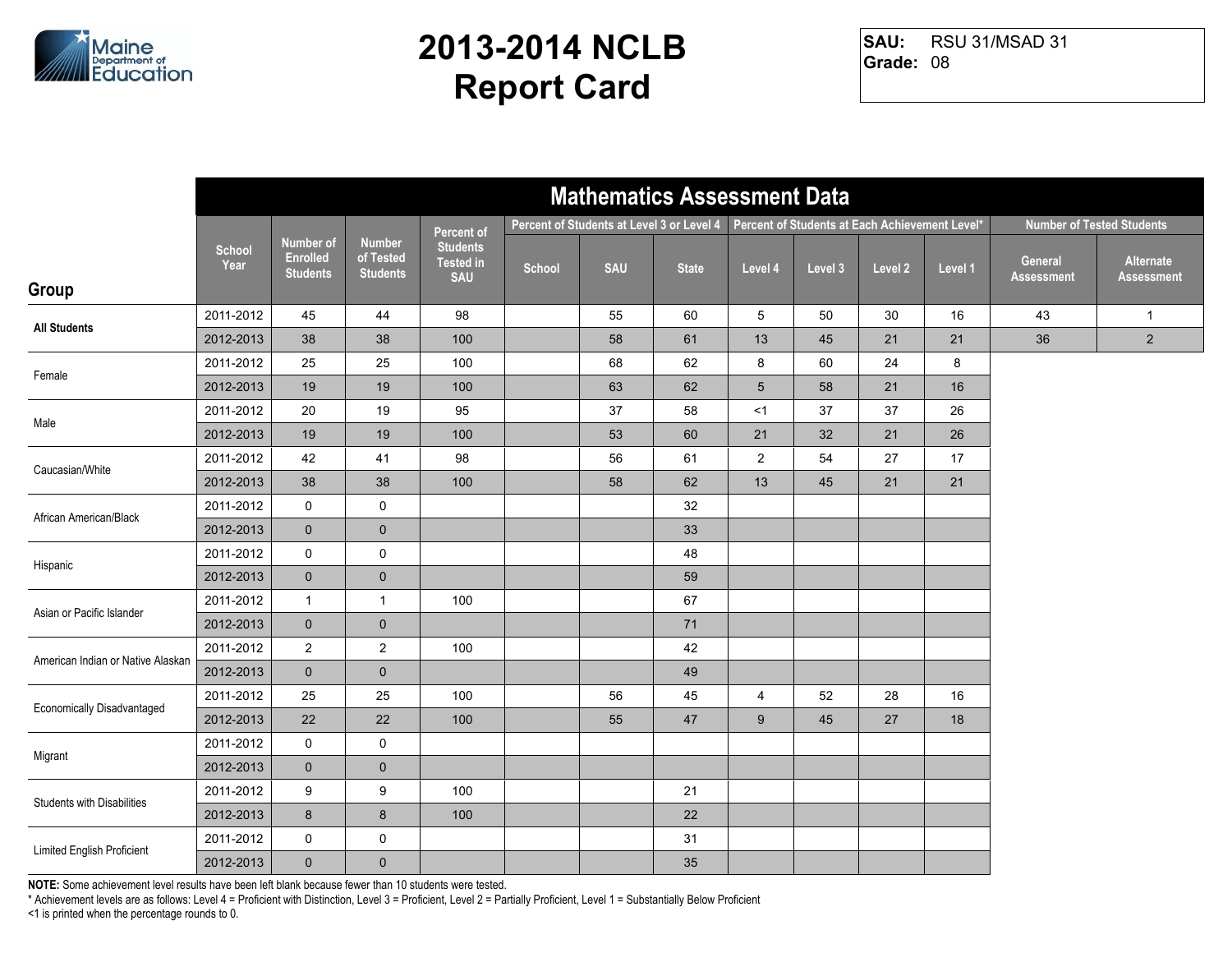

RSU 31/MSAD 31 **Grade:** High School **SAU:**

|                                   | <b>Mathematics Assessment Data</b> |                                                 |                                               |                                                   |        |                                           |              |         |                                                |         |         |                              |                                  |
|-----------------------------------|------------------------------------|-------------------------------------------------|-----------------------------------------------|---------------------------------------------------|--------|-------------------------------------------|--------------|---------|------------------------------------------------|---------|---------|------------------------------|----------------------------------|
|                                   |                                    |                                                 |                                               | Percent of                                        |        | Percent of Students at Level 3 or Level 4 |              |         | Percent of Students at Each Achievement Level* |         |         |                              | <b>Number of Tested Students</b> |
| Group                             | <b>School</b><br>Year              | Number of<br><b>Enrolled</b><br><b>Students</b> | <b>Number</b><br>of Tested<br><b>Students</b> | <b>Students</b><br><b>Tested in</b><br><b>SAU</b> | School | <b>SAU</b>                                | <b>State</b> | Level 4 | Level 3                                        | Level 2 | Level 1 | General<br><b>Assessment</b> | Alternate<br><b>Assessment</b>   |
| <b>All Students</b>               | 2011-2012                          | 29                                              | 28                                            | 97                                                |        | 29                                        | 47           | <1      | 29                                             | 36      | 36      | 28                           | 0                                |
|                                   | 2012-2013                          | 44                                              | 44                                            | 100                                               |        | 32                                        | 48           | <1      | 32                                             | 43      | 25      | 41                           | $\mathbf{3}$                     |
| Female                            | 2011-2012                          | 14                                              | 14                                            | 100                                               |        | 43                                        | 46           | $<$ 1   | 43                                             | 21      | 36      |                              |                                  |
|                                   | 2012-2013                          | 22                                              | 22                                            | 100                                               |        | 36                                        | 47           | <1      | 36                                             | 55      | 9       |                              |                                  |
| Male                              | 2011-2012                          | 15                                              | 14                                            | 93                                                |        | 14                                        | 47           | <1      | 14                                             | 50      | 36      |                              |                                  |
|                                   | 2012-2013                          | 22                                              | 22                                            | 100                                               |        | 27                                        | 49           | <1      | 27                                             | 32      | 41      |                              |                                  |
| Caucasian/White                   | 2011-2012                          | 28                                              | $27\,$                                        | 96                                                |        | $30\,$                                    | 48           | $<$ 1   | 30                                             | 33      | 37      |                              |                                  |
|                                   | 2012-2013                          | 44                                              | 44                                            | 100                                               |        | 32                                        | 49           | <1      | 32                                             | 43      | 25      |                              |                                  |
| African American/Black            | 2011-2012                          | 0                                               | $\mathbf 0$                                   |                                                   |        |                                           | 21           |         |                                                |         |         |                              |                                  |
|                                   | 2012-2013                          | $\mathbf 0$                                     | $\mathbf 0$                                   |                                                   |        |                                           | 18           |         |                                                |         |         |                              |                                  |
| Hispanic                          | 2011-2012                          | $\mathsf{O}$                                    | $\mathbf 0$                                   |                                                   |        |                                           | 32           |         |                                                |         |         |                              |                                  |
|                                   | 2012-2013                          | $\mathbf 0$                                     | $\pmb{0}$                                     |                                                   |        |                                           | 36           |         |                                                |         |         |                              |                                  |
| Asian or Pacific Islander         | 2011-2012                          | $\mathbf{1}$                                    | $\mathbf{1}$                                  | 100                                               |        |                                           | 55           |         |                                                |         |         |                              |                                  |
|                                   | 2012-2013                          | $\overline{0}$                                  | $\pmb{0}$                                     |                                                   |        |                                           | 61           |         |                                                |         |         |                              |                                  |
| American Indian or Native Alaskan | 2011-2012                          | 0                                               | 0                                             |                                                   |        |                                           | 33           |         |                                                |         |         |                              |                                  |
|                                   | 2012-2013                          | $\mathbf 0$                                     | $\mathbf 0$                                   |                                                   |        |                                           | 29           |         |                                                |         |         |                              |                                  |
| Economically Disadvantaged        | 2011-2012                          | 19                                              | 18                                            | 95                                                |        | 22                                        | $30\,$       | <1      | 22                                             | 22      | 56      |                              |                                  |
|                                   | 2012-2013                          | 29                                              | 29                                            | 100                                               |        | 28                                        | 31           | <1      | 28                                             | 48      | 24      |                              |                                  |
| Migrant                           | 2011-2012                          | 0                                               | 0                                             |                                                   |        |                                           |              |         |                                                |         |         |                              |                                  |
|                                   | 2012-2013                          | $\mathbf 0$                                     | $\pmb{0}$                                     |                                                   |        |                                           |              |         |                                                |         |         |                              |                                  |
| <b>Students with Disabilities</b> | 2011-2012                          | 8                                               | 8                                             | 100                                               |        |                                           | 15           |         |                                                |         |         |                              |                                  |
|                                   | 2012-2013                          | 13                                              | 13                                            | 100                                               |        | 23                                        | 14           | <1      | 23                                             | 15      | 62      |                              |                                  |
| Limited English Proficient        | 2011-2012                          | 0                                               | 0                                             |                                                   |        |                                           | 15           |         |                                                |         |         |                              |                                  |
|                                   | 2012-2013                          | $\overline{0}$                                  | $\mathbf 0$                                   |                                                   |        |                                           | 15           |         |                                                |         |         |                              |                                  |

**NOTE:** Some achievement level results have been left blank because fewer than 10 students were tested.

\* Achievement levels are as follows: Level 4 = Proficient with Distinction, Level 3 = Proficient, Level 2 = Partially Proficient, Level 1 = Substantially Below Proficient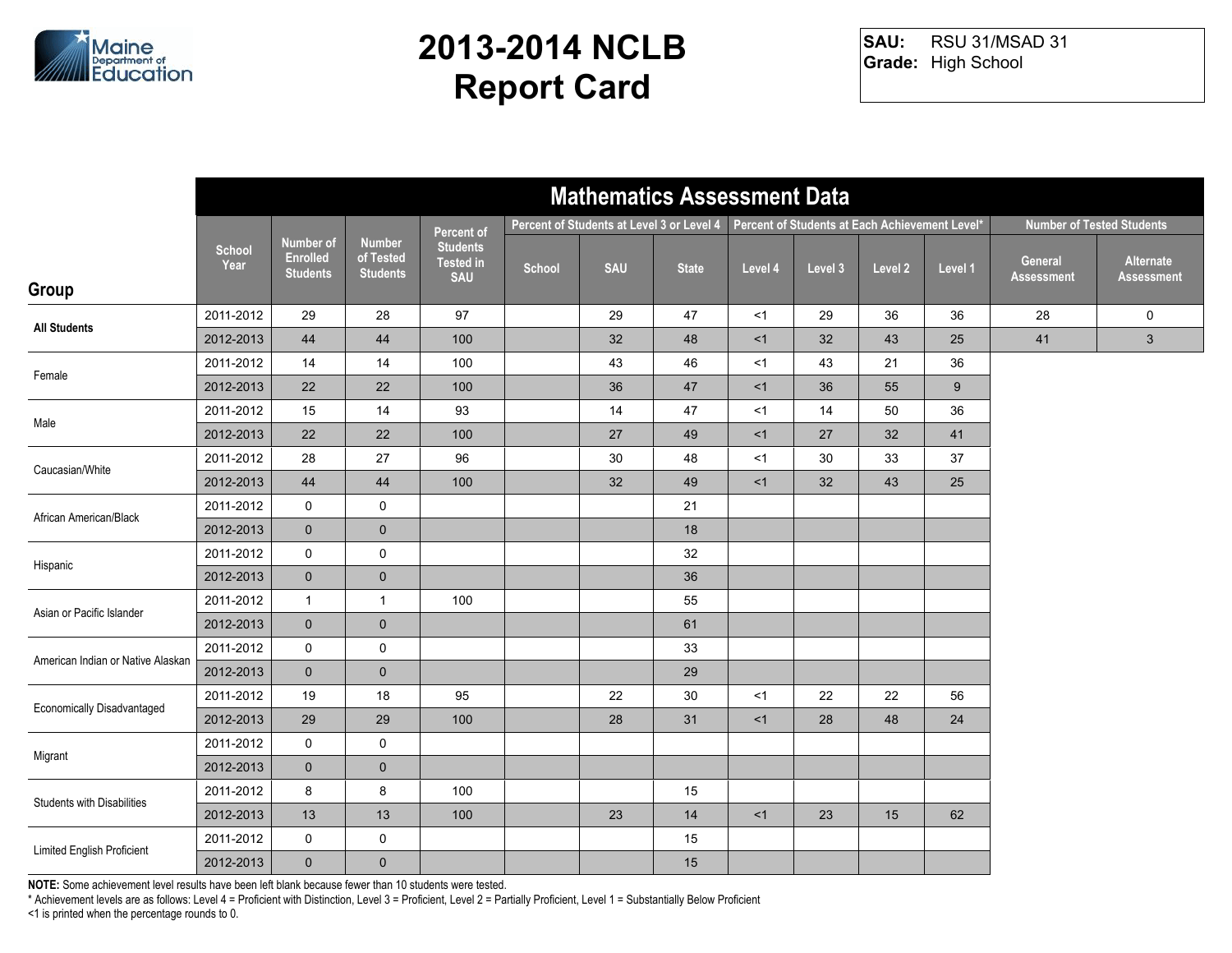

RSU 31/MSAD 31 **Grade:** 05 **SAU:**

|                                   | <b>Science Assessment Data</b> |                                                 |                                               |                                                   |        |                                           |              |         |                                                |                  |                                  |                       |                                |
|-----------------------------------|--------------------------------|-------------------------------------------------|-----------------------------------------------|---------------------------------------------------|--------|-------------------------------------------|--------------|---------|------------------------------------------------|------------------|----------------------------------|-----------------------|--------------------------------|
|                                   |                                |                                                 |                                               | Percent of                                        |        | Percent of Students at Level 3 or Level 4 |              |         | Percent of Students at Each Achievement Level* |                  | <b>Number of Tested Students</b> |                       |                                |
| Group                             | <b>School</b><br>Year          | Number of<br><b>Enrolled</b><br><b>Students</b> | <b>Number</b><br>of Tested<br><b>Students</b> | <b>Students</b><br><b>Tested in</b><br><b>SAU</b> | School | <b>SAU</b>                                | <b>State</b> | Level 4 | Level 3                                        | Level 2          | Level 1                          | General<br>Assessment | Alternate<br><b>Assessment</b> |
|                                   | 2011-2012                      | 31                                              | 31                                            | 100                                               |        | 68                                        | 62           | $<$ 1   | 68                                             | 19               | 13                               | 30                    | $\mathbf{1}$                   |
| <b>All Students</b>               | 2012-2013                      | 41                                              | 41                                            | 100                                               |        | 80                                        | 69           | < 1     | 80                                             | 10               | 10                               | 41                    | $\mathbf 0$                    |
| Female                            | 2011-2012                      | 17                                              | 17                                            | 100                                               |        | 65                                        | 61           | <1      | 65                                             | 24               | 12                               |                       |                                |
|                                   | 2012-2013                      | 22                                              | 22                                            | 100                                               |        | 82                                        | 69           | <1      | 82                                             | $\boldsymbol{9}$ | 9                                |                       |                                |
| Male                              | 2011-2012                      | 14                                              | 14                                            | 100                                               |        | 71                                        | 63           | $<$ 1   | 71                                             | 14               | 14                               |                       |                                |
|                                   | 2012-2013                      | 19                                              | 19                                            | 100                                               |        | 79                                        | 70           | <1      | 79                                             | 11               | 11                               |                       |                                |
| Caucasian/White                   | 2011-2012                      | 27                                              | 27                                            | 100                                               |        | 63                                        | 64           | <1      | 63                                             | 22               | 15                               |                       |                                |
|                                   | 2012-2013                      | 38                                              | 38                                            | 100                                               |        | 82                                        | 71           | <1      | 82                                             | 11               | $8\phantom{1}$                   |                       |                                |
| African American/Black            | 2011-2012                      | $\mathbf{1}$                                    | $\mathbf{1}$                                  | 100                                               |        |                                           | 32           |         |                                                |                  |                                  |                       |                                |
|                                   | 2012-2013                      | $\mathbf 0$                                     | $\pmb{0}$                                     |                                                   |        |                                           | 34           |         |                                                |                  |                                  |                       |                                |
| Hispanic                          | 2011-2012                      | $\mathsf{O}$                                    | $\mathbf 0$                                   |                                                   |        |                                           | 53           |         |                                                |                  |                                  |                       |                                |
|                                   | 2012-2013                      | $\overline{2}$                                  | $\overline{2}$                                | 100                                               |        |                                           | 58           |         |                                                |                  |                                  |                       |                                |
| Asian or Pacific Islander         | 2011-2012                      | $\mathbf{1}$                                    | $\mathbf{1}$                                  | 100                                               |        |                                           | 62           |         |                                                |                  |                                  |                       |                                |
|                                   | 2012-2013                      | $\mathbf{1}$                                    | $\mathbf{1}$                                  | 100                                               |        |                                           | 72           |         |                                                |                  |                                  |                       |                                |
| American Indian or Native Alaskan | 2011-2012                      | $\overline{2}$                                  | $\overline{2}$                                | 100                                               |        |                                           | 49           |         |                                                |                  |                                  |                       |                                |
|                                   | 2012-2013                      | $\mathbf 0$                                     | $\mathbf 0$                                   |                                                   |        |                                           | 52           |         |                                                |                  |                                  |                       |                                |
| <b>Economically Disadvantaged</b> | 2011-2012                      | 20                                              | 20                                            | 100                                               |        | 65                                        | 51           | <1      | 65                                             | 20               | 15                               |                       |                                |
|                                   | 2012-2013                      | 27                                              | 27                                            | 100                                               |        | 81                                        | 58           | <1      | 81                                             | 11               | $\overline{7}$                   |                       |                                |
| Migrant                           | 2011-2012                      | $\mathbf 0$                                     | $\mathbf 0$                                   |                                                   |        |                                           |              |         |                                                |                  |                                  |                       |                                |
|                                   | 2012-2013                      | $\mathbf{0}$                                    | $\pmb{0}$                                     |                                                   |        |                                           |              |         |                                                |                  |                                  |                       |                                |
| <b>Students with Disabilities</b> | 2011-2012                      | 11                                              | 11                                            | 100                                               |        | 64                                        | 32           | <1      | 64                                             | 9                | 27                               |                       |                                |
|                                   | 2012-2013                      | 9                                               | $\boldsymbol{9}$                              | 100                                               |        |                                           | 41           |         |                                                |                  |                                  |                       |                                |
| Limited English Proficient        | 2011-2012                      | 0                                               | $\mathsf{O}$                                  |                                                   |        |                                           | 33           |         |                                                |                  |                                  |                       |                                |
|                                   | 2012-2013                      | $\mathbf{0}$                                    | $\pmb{0}$                                     |                                                   |        |                                           | 35           |         |                                                |                  |                                  |                       |                                |

**NOTE:** Some achievement level results have been left blank because fewer than 10 students were tested.

\* Achievement levels are as follows: Level 4 = Proficient with Distinction, Level 3 = Proficient, Level 2 = Partially Proficient, Level 1 = Substantially Below Proficient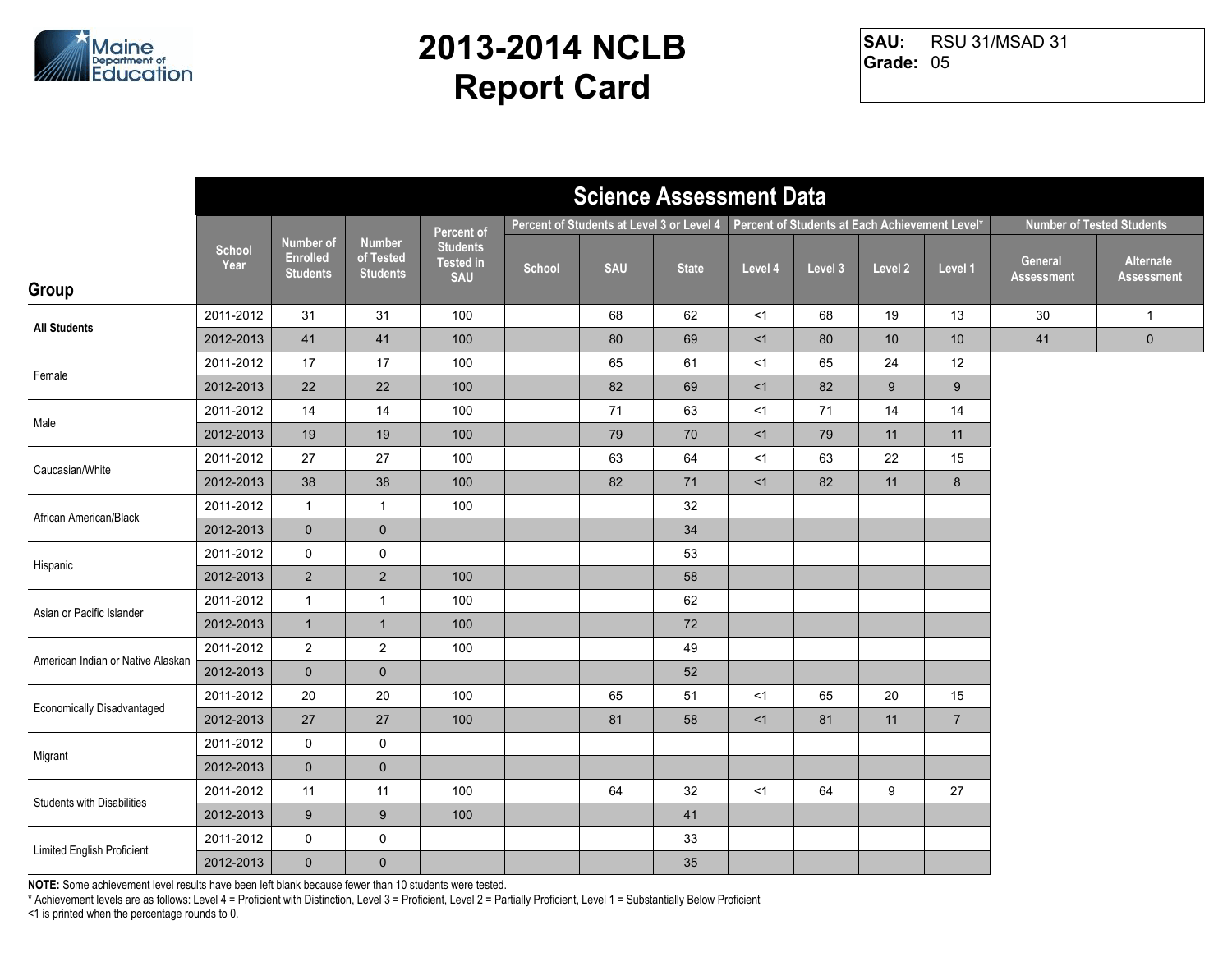

RSU 31/MSAD 31 **Grade:** 08 **SAU:**

|                                   | <b>Science Assessment Data</b> |                                                        |                                               |                                                   |        |                                           |              |                 |                                                |         |                 |                                  |                                |
|-----------------------------------|--------------------------------|--------------------------------------------------------|-----------------------------------------------|---------------------------------------------------|--------|-------------------------------------------|--------------|-----------------|------------------------------------------------|---------|-----------------|----------------------------------|--------------------------------|
|                                   |                                |                                                        |                                               | <b>Percent of</b>                                 |        | Percent of Students at Level 3 or Level 4 |              |                 | Percent of Students at Each Achievement Level* |         |                 | <b>Number of Tested Students</b> |                                |
| Group                             | School<br>Year                 | <b>Number of</b><br><b>Enrolled</b><br><b>Students</b> | <b>Number</b><br>of Tested<br><b>Students</b> | <b>Students</b><br><b>Tested in</b><br><b>SAU</b> | School | <b>SAU</b>                                | <b>State</b> | Level 4         | Level 3                                        | Level 2 | Level 1         | General<br><b>Assessment</b>     | Alternate<br><b>Assessment</b> |
|                                   | 2011-2012                      | 43                                                     | 42                                            | 98                                                |        | 76                                        | 72           | 19              | 57                                             | 24      | <1              | 41                               | $\mathbf{1}$                   |
| <b>All Students</b>               | 2012-2013                      | 37                                                     | 37                                            | 100                                               |        | 59                                        | 70           | 11              | 49                                             | 38      | $\mathbf{3}$    | 35                               | $\overline{2}$                 |
| Female                            | 2011-2012                      | 24                                                     | 24                                            | 100                                               |        | 75                                        | 70           | 29              | 46                                             | 25      | $<$ 1           |                                  |                                |
|                                   | 2012-2013                      | 18                                                     | 18                                            | 100                                               |        | 56                                        | 69           | $6\phantom{1}$  | 50                                             | 39      | $6\phantom{1}$  |                                  |                                |
| Male                              | 2011-2012                      | 19                                                     | 18                                            | 95                                                |        | 78                                        | 74           | 6               | 72                                             | 22      | < 1             |                                  |                                |
|                                   | 2012-2013                      | 19                                                     | 19                                            | 100                                               |        | 63                                        | 71           | 16              | 47                                             | 37      | <1              |                                  |                                |
| Caucasian/White                   | 2011-2012                      | 41                                                     | 40                                            | 98                                                |        | 75                                        | 73           | $18\,$          | 58                                             | 25      | < 1             |                                  |                                |
|                                   | 2012-2013                      | 37                                                     | $37\,$                                        | 100                                               |        | 59                                        | 71           | 11              | 49                                             | 38      | $\mathbf{3}$    |                                  |                                |
| African American/Black            | 2011-2012                      | 0                                                      | $\pmb{0}$                                     |                                                   |        |                                           | 42           |                 |                                                |         |                 |                                  |                                |
|                                   | 2012-2013                      | $\mathbf 0$                                            | $\mathbf 0$                                   |                                                   |        |                                           | 39           |                 |                                                |         |                 |                                  |                                |
|                                   | 2011-2012                      | $\mathsf{O}\xspace$                                    | $\mathbf 0$                                   |                                                   |        |                                           | 62           |                 |                                                |         |                 |                                  |                                |
| Hispanic                          | 2012-2013                      | $\mathbf 0$                                            | $\pmb{0}$                                     |                                                   |        |                                           | 60           |                 |                                                |         |                 |                                  |                                |
| Asian or Pacific Islander         | 2011-2012                      | $\mathbf{1}$                                           | $\mathbf{1}$                                  | 100                                               |        |                                           | 69           |                 |                                                |         |                 |                                  |                                |
|                                   | 2012-2013                      | $\mathbf 0$                                            | $\pmb{0}$                                     |                                                   |        |                                           | 70           |                 |                                                |         |                 |                                  |                                |
| American Indian or Native Alaskan | 2011-2012                      | $\mathbf{1}$                                           | $\mathbf{1}$                                  | 100                                               |        |                                           | 60           |                 |                                                |         |                 |                                  |                                |
|                                   | 2012-2013                      | $\overline{0}$                                         | $\mathbf 0$                                   |                                                   |        |                                           | 56           |                 |                                                |         |                 |                                  |                                |
| Economically Disadvantaged        | 2011-2012                      | 25                                                     | 24                                            | 96                                                |        | 83                                        | 60           | 25              | 58                                             | 17      | $<$ 1           |                                  |                                |
|                                   | 2012-2013                      | 22                                                     | 22                                            | 100                                               |        | 45                                        | 59           | $5\phantom{.0}$ | 41                                             | 50      | $5\phantom{.0}$ |                                  |                                |
| Migrant                           | 2011-2012                      | 0                                                      | 0                                             |                                                   |        |                                           | 40           |                 |                                                |         |                 |                                  |                                |
|                                   | 2012-2013                      | $\mathbf 0$                                            | $\mathbf 0$                                   |                                                   |        |                                           |              |                 |                                                |         |                 |                                  |                                |
|                                   | 2011-2012                      | 9                                                      | 8                                             | 89                                                |        |                                           | 41           |                 |                                                |         |                 |                                  |                                |
| <b>Students with Disabilities</b> | 2012-2013                      | 9                                                      | $\boldsymbol{9}$                              | 100                                               |        |                                           | 37           |                 |                                                |         |                 |                                  |                                |
| Limited English Proficient        | 2011-2012                      | 0                                                      | $\pmb{0}$                                     |                                                   |        |                                           | $37\,$       |                 |                                                |         |                 |                                  |                                |
|                                   | 2012-2013                      | $\overline{0}$                                         | $\pmb{0}$                                     |                                                   |        |                                           | 33           |                 |                                                |         |                 |                                  |                                |

**NOTE:** Some achievement level results have been left blank because fewer than 10 students were tested.

\* Achievement levels are as follows: Level 4 = Proficient with Distinction, Level 3 = Proficient, Level 2 = Partially Proficient, Level 1 = Substantially Below Proficient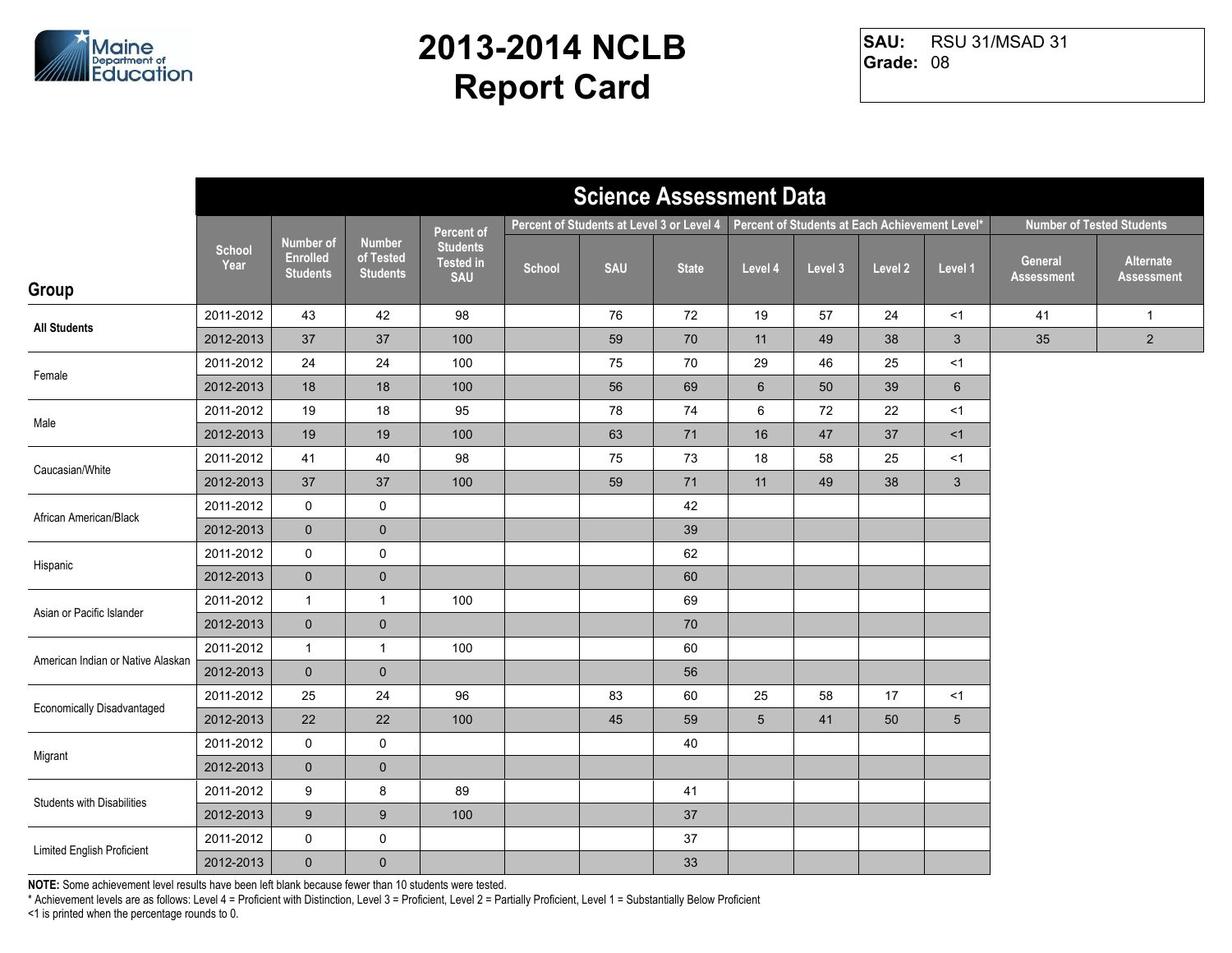

RSU 31/MSAD 31 **Grade:** High School **SAU:**

|                                   | <b>Science Assessment Data</b> |                                                        |                                               |                                                   |        |                                           |              |         |                                                |         |         |                              |                                  |
|-----------------------------------|--------------------------------|--------------------------------------------------------|-----------------------------------------------|---------------------------------------------------|--------|-------------------------------------------|--------------|---------|------------------------------------------------|---------|---------|------------------------------|----------------------------------|
|                                   |                                |                                                        |                                               | <b>Percent of</b>                                 |        | Percent of Students at Level 3 or Level 4 |              |         | Percent of Students at Each Achievement Level* |         |         |                              | <b>Number of Tested Students</b> |
| Group                             | <b>School</b><br>Year          | <b>Number of</b><br><b>Enrolled</b><br><b>Students</b> | <b>Number</b><br>of Tested<br><b>Students</b> | <b>Students</b><br><b>Tested in</b><br><b>SAU</b> | School | <b>SAU</b>                                | <b>State</b> | Level 4 | Level 3                                        | Level 2 | Level 1 | General<br><b>Assessment</b> | Alternate<br><b>Assessment</b>   |
|                                   | 2011-2012                      | 29                                                     | 29                                            | 100                                               |        | 28                                        | 44           | <1      | 28                                             | 28      | 45      | 29                           | 0                                |
| <b>All Students</b>               | 2012-2013                      | 44                                                     | 44                                            | 100                                               |        | 41                                        | 41           | <1      | 41                                             | 18      | 41      | 41                           | $\mathbf{3}$                     |
| Female                            | 2011-2012                      | 14                                                     | 14                                            | 100                                               |        | 29                                        | 40           | $<$ 1   | 29                                             | 14      | 57      |                              |                                  |
|                                   | 2012-2013                      | 22                                                     | 22                                            | 100                                               |        | 41                                        | 37           | <1      | 41                                             | 14      | 45      |                              |                                  |
| Male                              | 2011-2012                      | 15                                                     | 15                                            | 100                                               |        | 27                                        | 49           | <1      | 27                                             | 40      | 33      |                              |                                  |
|                                   | 2012-2013                      | 22                                                     | 22                                            | 100                                               |        | 41                                        | 44           | <1      | 41                                             | 23      | 36      |                              |                                  |
| Caucasian/White                   | 2011-2012                      | 28                                                     | 28                                            | 100                                               |        | 25                                        | 45           | < 1     | 25                                             | 29      | 46      |                              |                                  |
|                                   | 2012-2013                      | 44                                                     | 44                                            | 100                                               |        | 41                                        | 42           | <1      | 41                                             | 18      | 41      |                              |                                  |
| African American/Black            | 2011-2012                      | 0                                                      | $\mathbf 0$                                   |                                                   |        |                                           | 20           |         |                                                |         |         |                              |                                  |
|                                   | 2012-2013                      | $\mathbf 0$                                            | $\mathbf 0$                                   |                                                   |        |                                           | 17           |         |                                                |         |         |                              |                                  |
| Hispanic                          | 2011-2012                      | $\mathsf{O}$                                           | $\pmb{0}$                                     |                                                   |        |                                           | 32           |         |                                                |         |         |                              |                                  |
|                                   | 2012-2013                      | $\mathbf 0$                                            | $\pmb{0}$                                     |                                                   |        |                                           | 30           |         |                                                |         |         |                              |                                  |
| Asian or Pacific Islander         | 2011-2012                      | $\mathbf{1}$                                           | $\mathbf{1}$                                  | 100                                               |        |                                           | 45           |         |                                                |         |         |                              |                                  |
|                                   | 2012-2013                      | $\mathbf 0$                                            | $\pmb{0}$                                     |                                                   |        |                                           | 45           |         |                                                |         |         |                              |                                  |
| American Indian or Native Alaskan | 2011-2012                      | $\mathsf{O}$                                           | 0                                             |                                                   |        |                                           | 34           |         |                                                |         |         |                              |                                  |
|                                   | 2012-2013                      | $\overline{0}$                                         | $\mathbf 0$                                   |                                                   |        |                                           | 22           |         |                                                |         |         |                              |                                  |
| Economically Disadvantaged        | 2011-2012                      | 19                                                     | 19                                            | 100                                               |        | 32                                        | $30\,$       | <1      | 32                                             | 21      | 47      |                              |                                  |
|                                   | 2012-2013                      | 29                                                     | 29                                            | 100                                               |        | 38                                        | 27           | <1      | 38                                             | 10      | 52      |                              |                                  |
| Migrant                           | 2011-2012                      | 0                                                      | $\pmb{0}$                                     |                                                   |        |                                           |              |         |                                                |         |         |                              |                                  |
|                                   | 2012-2013                      | $\mathbf 0$                                            | $\mathbf 0$                                   |                                                   |        |                                           |              |         |                                                |         |         |                              |                                  |
| <b>Students with Disabilities</b> | 2011-2012                      | 8                                                      | 8                                             | 100                                               |        |                                           | 16           |         |                                                |         |         |                              |                                  |
|                                   | 2012-2013                      | 13                                                     | 13                                            | 100                                               |        | 31                                        | 12           | <1      | 31                                             | 23      | 46      |                              |                                  |
| Limited English Proficient        | 2011-2012                      | 0                                                      | $\pmb{0}$                                     |                                                   |        |                                           | $10$         |         |                                                |         |         |                              |                                  |
|                                   | 2012-2013                      | $\mathbf 0$                                            | $\pmb{0}$                                     |                                                   |        |                                           | 10           |         |                                                |         |         |                              |                                  |

**NOTE:** Some achievement level results have been left blank because fewer than 10 students were tested.

\* Achievement levels are as follows: Level 4 = Proficient with Distinction, Level 3 = Proficient, Level 2 = Partially Proficient, Level 1 = Substantially Below Proficient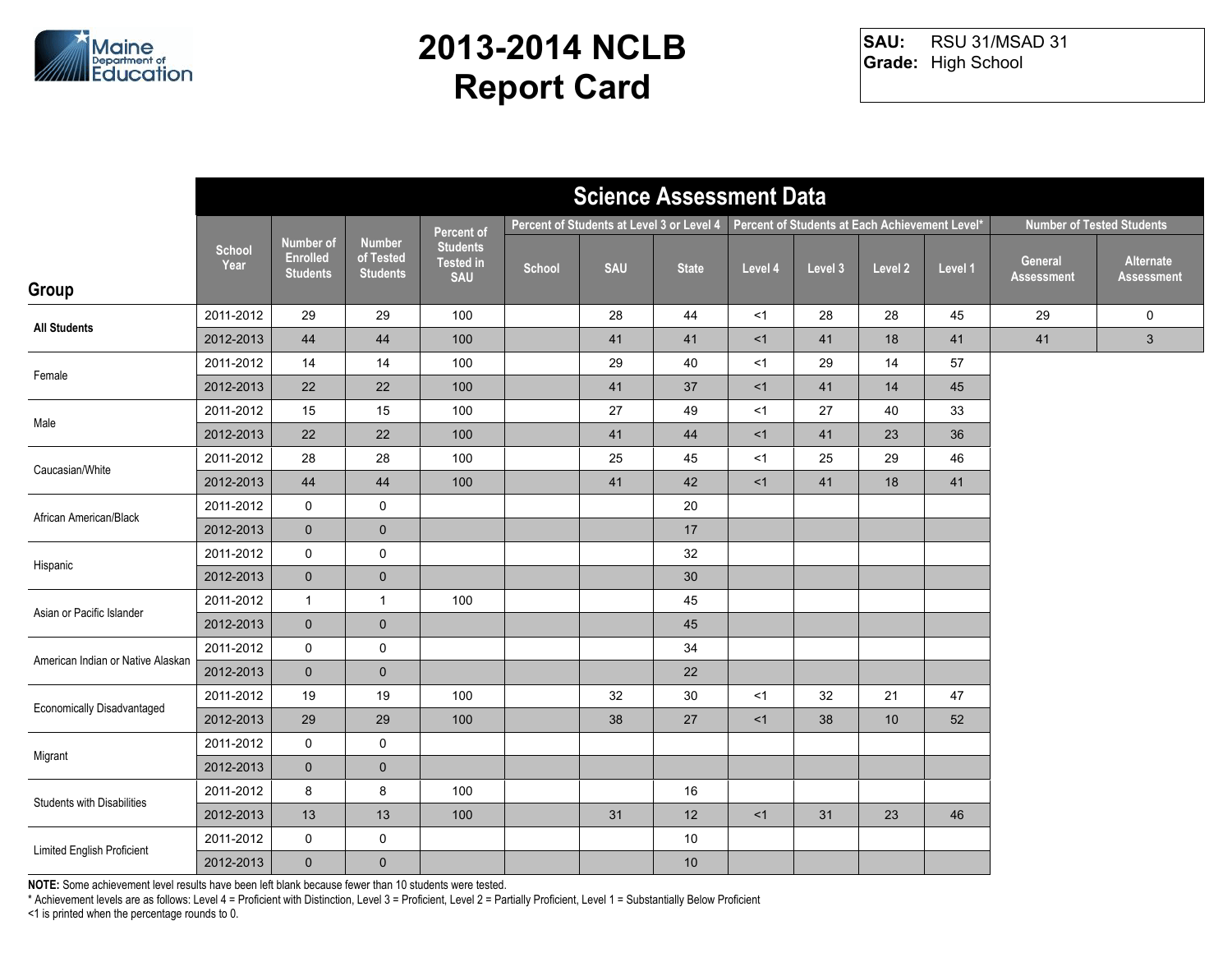

RSU 31/MSAD 31 **Grade:** 03-08 **SAU:**

| <b>Reading</b> |                |                                |            |                |                |               |                                                              |                |                   |
|----------------|----------------|--------------------------------|------------|----------------|----------------|---------------|--------------------------------------------------------------|----------------|-------------------|
|                | Participation  |                                |            |                |                |               |                                                              |                | 2011-12           |
|                | Target = $95%$ |                                | 2011-12    |                |                |               |                                                              | 2017-18        | % Attendance Rate |
| Enrolled       | Participated   | Percent                        | Proficient | <b>Targets</b> | <b>Tested</b>  | Proficient    | Proficient                                                   | <b>Targets</b> | Target = 93%      |
| 238            | 100            |                                | 66         | 69             | 233            | 154           | 66                                                           | 83             | 94                |
| 124            | 99             |                                | 74         | 76             | 122            | 92            | 75                                                           | 87             |                   |
| 114            | 100            |                                | 57         | 61             | 111            | 62            | 56                                                           | 79             |                   |
| 221            | 100            |                                | 66         | 69             | 215            | 143           | 67                                                           | 83             |                   |
| $\mathfrak{Z}$ | $^\star$       |                                | $\star$    |                | $\mathfrak{Z}$ | $\star$       | $\star$                                                      |                |                   |
| $\overline{4}$ | $\star$        |                                | $^\star$   |                | $\overline{4}$ | $\star$       | $\star$                                                      |                |                   |
| 3              | $\star$        |                                | $\star$    |                | $\sqrt{3}$     | $^\star$      | $\star$                                                      |                |                   |
| $\overline{7}$ | $\star$        |                                | $^\star$   |                | 8              | $\star$       | $\star$                                                      |                |                   |
| 150            | 99             |                                | 63         | 66             | 145            | 93            | 64                                                           | 82             |                   |
| 88             | 100            |                                | 71         | 73             | 88             | 61            | 69                                                           | 86             |                   |
| $\pmb{0}$      | $\star$        |                                | $\star$    |                | $\mathbf 0$    | $\star$       | $\star$                                                      |                |                   |
| 238            | 100            |                                | 66         | 69             | 233            | 154           | 66                                                           | 83             |                   |
| 55             | 98             |                                | 24         | 30             | $52\,$         | 14            | 27                                                           | 62             |                   |
| 183            | 100            |                                | 78         | 80             | 181            | 140           | 77                                                           | 89             |                   |
| $\pmb{0}$      | $\star$        |                                | $\star$    |                | $\mathbf 0$    | $\star$       | $\star$                                                      |                |                   |
| 238            | 100            |                                | 66         | 69             | 233            | 154           | 66                                                           | 83             |                   |
| 165            | 99             |                                | 59         | 62             | 160            | 97            | 61                                                           | 80             |                   |
| 73             | 100            |                                | 79         | 81             | 73             | 57            | 78                                                           | $90\,$         |                   |
|                | <b>Number</b>  | <b>Testing Year</b><br>Percent | Average    | $\%$           |                | <b>Number</b> | <b>Teaching Year Achievement</b><br>2012-13<br><b>Number</b> | $\frac{1}{2}$  | Performance       |

Group is too small to be statistically evaluated. Participation requires a minimum of 41 students in a subgroup and Performance requires a minimum of 10 students in a subgroup. \*Super Subgroup includes: African American/Black, Hispanic, American Indian or Native Alaskan, Economically Disadvantaged, Student with Disabilities, and Limited English Proficient.

A blank cell indicates data are not available.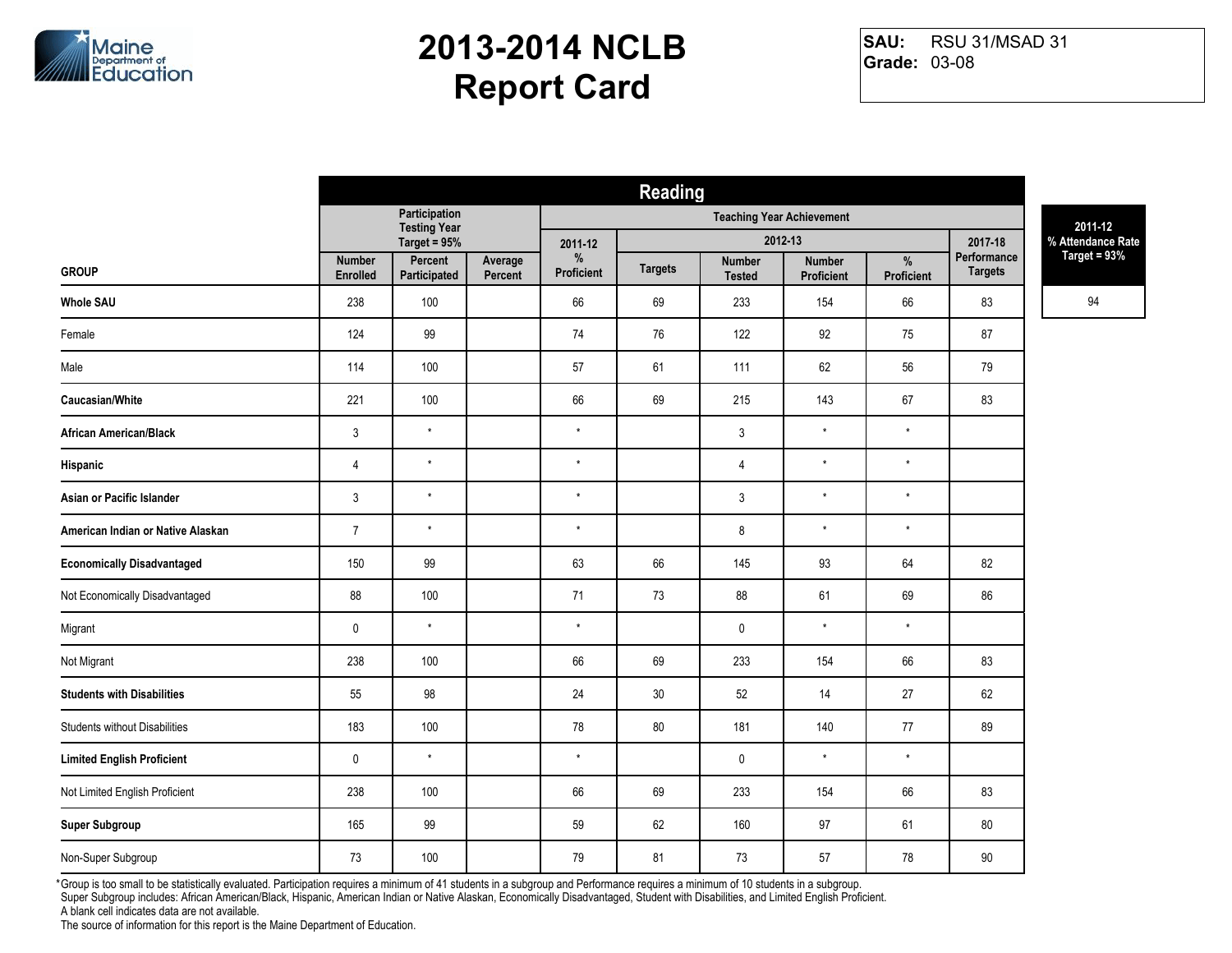

RSU 31/MSAD 31 **Grade:** 03-08 **SAU:**

| Participation<br><b>Teaching Year Achievement</b><br><b>Testing Year</b><br>2012-13<br>Target = $95%$<br>2017-18<br>2011-12<br>Performance<br>$\%$<br>Percent<br>$\%$<br><b>Number</b><br>Average<br><b>Number</b><br><b>Number</b><br><b>Targets</b><br><b>Targets</b><br><b>GROUP</b><br>Proficient<br>Proficient<br>Enrolled<br>Participated<br>Percent<br>Proficient<br><b>Tested</b> | 2011-12<br>% Attendance Rate<br>Target = 93%<br>94 |
|-------------------------------------------------------------------------------------------------------------------------------------------------------------------------------------------------------------------------------------------------------------------------------------------------------------------------------------------------------------------------------------------|----------------------------------------------------|
|                                                                                                                                                                                                                                                                                                                                                                                           |                                                    |
|                                                                                                                                                                                                                                                                                                                                                                                           |                                                    |
|                                                                                                                                                                                                                                                                                                                                                                                           |                                                    |
| 100<br>68<br><b>Whole SAU</b><br>238<br>71<br>233<br>158<br>68<br>84                                                                                                                                                                                                                                                                                                                      |                                                    |
| 99<br>122<br>81<br>66<br>Female<br>124<br>73<br>75<br>87                                                                                                                                                                                                                                                                                                                                  |                                                    |
| 63<br>66<br>111<br>82<br>114<br>100<br>77<br>69<br>Male                                                                                                                                                                                                                                                                                                                                   |                                                    |
| Caucasian/White<br>221<br>100<br>68<br>215<br>146<br>68<br>84<br>71                                                                                                                                                                                                                                                                                                                       |                                                    |
| $\star$<br>$\mathfrak{Z}$<br>$\star$<br>$^\star$<br>$\mathfrak{Z}$<br>$\star$<br><b>African American/Black</b>                                                                                                                                                                                                                                                                            |                                                    |
| $\star$<br>$^\star$<br>$\star$<br>$\star$<br>$\overline{4}$<br>$\overline{4}$<br>Hispanic                                                                                                                                                                                                                                                                                                 |                                                    |
| $\star$<br>$\star$<br>$\mathsf 3$<br>$\star$<br>$\star$<br>$\sqrt{3}$<br>Asian or Pacific Islander                                                                                                                                                                                                                                                                                        |                                                    |
| $\star$<br>$^\star$<br>$^\star$<br>$\bf 8$<br>$\star$<br>American Indian or Native Alaskan<br>$\overline{7}$                                                                                                                                                                                                                                                                              |                                                    |
| 66<br><b>Economically Disadvantaged</b><br>99<br>63<br>145<br>92<br>82<br>150<br>63                                                                                                                                                                                                                                                                                                       |                                                    |
| Not Economically Disadvantaged<br>100<br>88<br>66<br>88<br>88<br>75<br>77<br>75                                                                                                                                                                                                                                                                                                           |                                                    |
| $^\star$<br>$\star$<br>$\star$<br>$\star$<br>$\pmb{0}$<br>$\pmb{0}$<br>Migrant                                                                                                                                                                                                                                                                                                            |                                                    |
| Not Migrant<br>238<br>100<br>68<br>71<br>233<br>158<br>68<br>84                                                                                                                                                                                                                                                                                                                           |                                                    |
| 98<br>33<br>39<br>52<br>18<br><b>Students with Disabilities</b><br>55<br>35<br>67                                                                                                                                                                                                                                                                                                         |                                                    |
| <b>Students without Disabilities</b><br>183<br>100<br>78<br>80<br>181<br>140<br>77<br>89                                                                                                                                                                                                                                                                                                  |                                                    |
| $\star$<br>$\star$<br>$\star$<br>$\star$<br>$\pmb{0}$<br><b>Limited English Proficient</b><br>$\mathbf 0$                                                                                                                                                                                                                                                                                 |                                                    |
| 68<br>233<br>Not Limited English Proficient<br>238<br>100<br>71<br>158<br>68<br>84                                                                                                                                                                                                                                                                                                        |                                                    |
| 99<br>62<br><b>Super Subgroup</b><br>165<br>65<br>160<br>100<br>63<br>81                                                                                                                                                                                                                                                                                                                  |                                                    |
| 73<br>100<br>79<br>81<br>58<br>79<br>90<br>Non-Super Subgroup<br>73                                                                                                                                                                                                                                                                                                                       |                                                    |

Group is too small to be statistically evaluated. Participation requires a minimum of 41 students in a subgroup and Performance requires a minimum of 10 students in a subgroup. \*Super Subgroup includes: African American/Black, Hispanic, American Indian or Native Alaskan, Economically Disadvantaged, Student with Disabilities, and Limited English Proficient.

A blank cell indicates data are not available.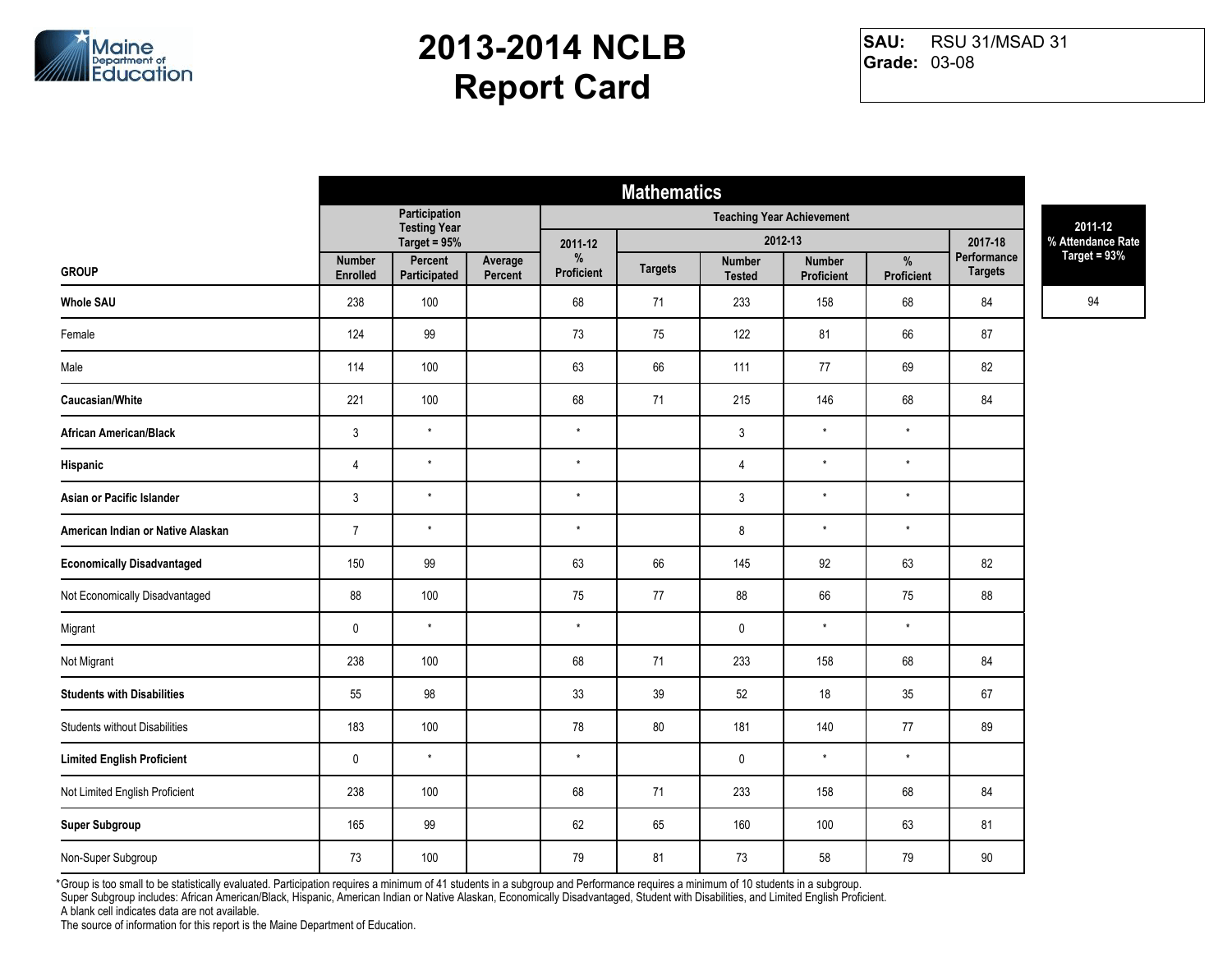

RSU 31/MSAD 31 **Grade:** High School **SAU:**

|                                      | <b>Reading</b>                   |                                      |                    |                 |                |                         |                                    |                 |                        |                                     |  |
|--------------------------------------|----------------------------------|--------------------------------------|--------------------|-----------------|----------------|-------------------------|------------------------------------|-----------------|------------------------|-------------------------------------|--|
|                                      |                                  | Participation<br><b>Testing Year</b> |                    |                 |                |                         | <b>Teaching Year Achievement</b>   |                 |                        | 2011-12                             |  |
|                                      |                                  | Target = 95%                         |                    | 2011-12         |                |                         | 2012-13                            |                 | 2017-18<br>Performance | % Graduation Rate<br>Target = $90%$ |  |
| <b>GROUP</b>                         | <b>Number</b><br><b>Enrolled</b> | Percent<br>Participated              | Average<br>Percent | %<br>Proficient | <b>Targets</b> | Number<br><b>Tested</b> | <b>Number</b><br><b>Proficient</b> | %<br>Proficient | <b>Targets</b>         |                                     |  |
| <b>Whole SAU</b>                     | 44                               | 100                                  |                    | 35              | 40             | 40                      | 12                                 | $30\,$          | 68                     | 92                                  |  |
| Female                               | 22                               | $\star$                              |                    | 46              | 51             | 18                      | 9                                  | 50              | 73                     | $90\,$                              |  |
| Male                                 | 22                               | $\star$                              |                    | 23              | 29             | 22                      | 3                                  | 14              | 62                     | 95                                  |  |
| Caucasian/White                      | 44                               | 100                                  |                    | 36              | 41             | 40                      | 12                                 | 30              | 68                     | 92                                  |  |
| <b>African American/Black</b>        | $\pmb{0}$                        | $\star$                              |                    | $\star$         |                | $\pmb{0}$               | $\star$                            | $^\star$        |                        | 100                                 |  |
| Hispanic                             | $\mathbf 0$                      | $\star$                              |                    | $\star$         |                | $\mathbf 0$             | $\star$                            | $\star$         |                        | $\mathbf 0$                         |  |
| Asian or Pacific Islander            | $\pmb{0}$                        | $\star$                              |                    | $\star$         |                | $\pmb{0}$               | $\star$                            | $^\star$        |                        | $\mathbf 0$                         |  |
| American Indian or Native Alaskan    | $\pmb{0}$                        | $\star$                              |                    | $\star$         |                | $\pmb{0}$               | $\star$                            | $\star$         |                        | $\mathbf 0$                         |  |
| <b>Economically Disadvantaged</b>    | 29                               | $\star$                              |                    | 25              | 31             | 26                      | 6                                  | 23              | 63                     | 88                                  |  |
| Not Economically Disadvantaged       | 15                               | $\star$                              |                    | $50\,$          | 54             | 14                      | 6                                  | 43              | 75                     | 100                                 |  |
| Migrant                              | $\pmb{0}$                        | $\star$                              |                    | $\star$         |                | $\pmb{0}$               | $\star$                            | $^\star$        |                        | $\mathbf 0$                         |  |
| Not Migrant                          | 44                               | 100                                  |                    | 35              | 40             | 40                      | 12                                 | 30              | 68                     | 92                                  |  |
| <b>Students with Disabilities</b>    | 13                               | $\star$                              |                    | $^\star$        |                | 13                      | $\overline{1}$                     | 8               |                        | 92                                  |  |
| <b>Students without Disabilities</b> | 31                               | $\star$                              |                    | 45              | 50             | 27                      | 11                                 | 41              | 73                     | 93                                  |  |
| <b>Limited English Proficient</b>    | $\pmb{0}$                        | $\star$                              |                    | $^\star$        |                | $\pmb{0}$               | $\star$                            | $^\star$        |                        | $\mathbf 0$                         |  |
| Not Limited English Proficient       | 44                               | 100                                  |                    | 35              | 40             | 40                      | 12                                 | 30              | 68                     | 92                                  |  |
| <b>Super Subgroup</b>                | 33                               | $^\star$                             |                    | 25              | 31             | 30                      | $\overline{7}$                     | 23              | 63                     |                                     |  |
| Non-Super Subgroup                   | 11                               | $\star$                              |                    | 50              | 54             | 10                      | 5                                  | 50              | 75                     |                                     |  |

Group is too small to be statistically evaluated. Participation requires a minimum of 41 students in a subgroup and Performance requires a minimum of 10 students in a subgroup. \*

Super Subgroup includes: African American/Black, Hispanic, American Indian or Native Alaskan, Economically Disadvantaged, Student with Disabilities, and Limited English Proficient.

A blank cell indicates data are not available.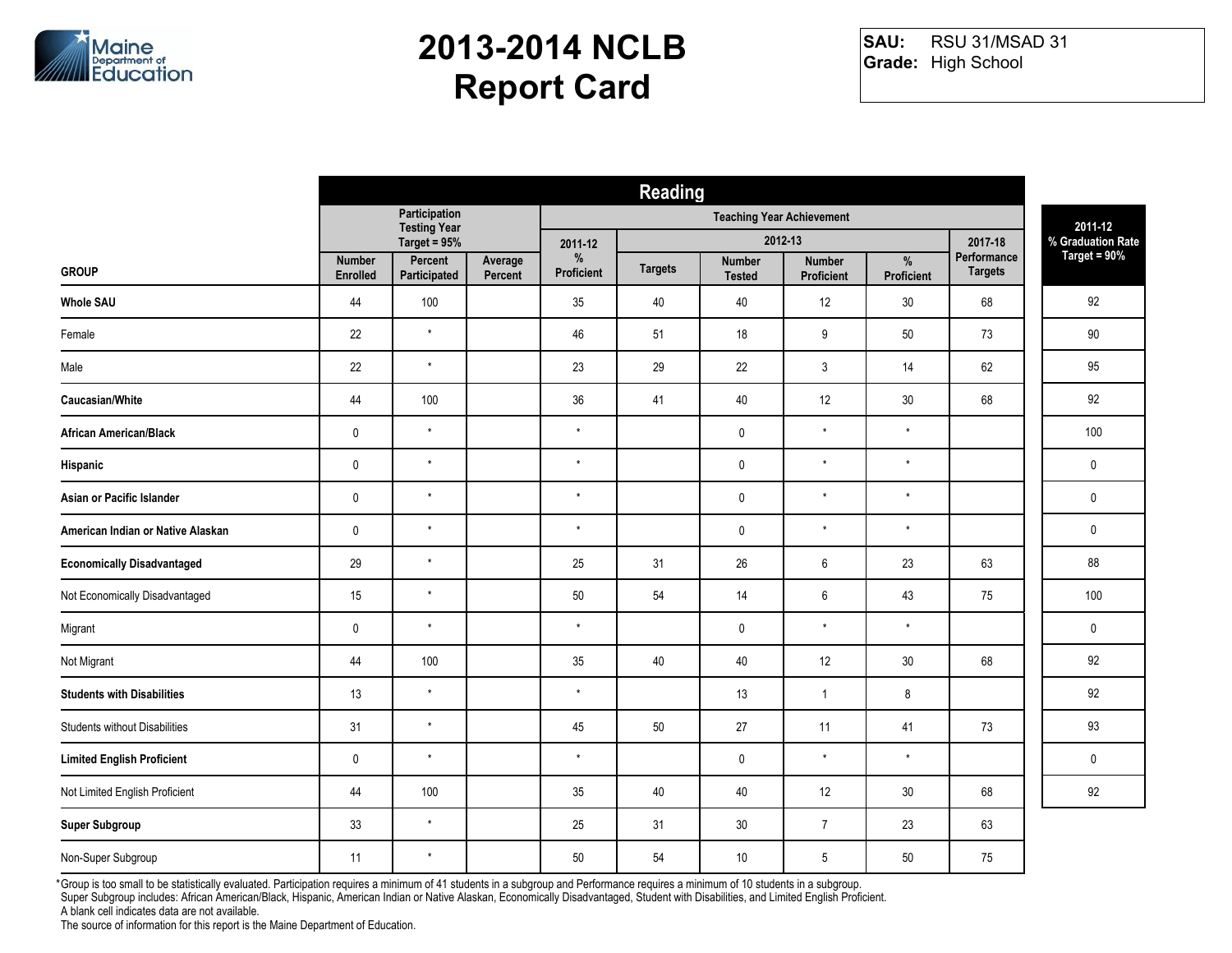

RSU 31/MSAD 31 **Grade:** High School **SAU:**

|                                      | <b>Mathematics</b>               |                                      |                    |                 |                |                                |                                    |                 |                        |                                     |  |
|--------------------------------------|----------------------------------|--------------------------------------|--------------------|-----------------|----------------|--------------------------------|------------------------------------|-----------------|------------------------|-------------------------------------|--|
|                                      |                                  | Participation<br><b>Testing Year</b> |                    |                 |                |                                | <b>Teaching Year Achievement</b>   |                 |                        | 2011-12                             |  |
|                                      |                                  | Target = 95%                         |                    | 2011-12         |                |                                | 2012-13                            |                 | 2017-18<br>Performance | % Graduation Rate<br>Target = $90%$ |  |
| <b>GROUP</b>                         | <b>Number</b><br><b>Enrolled</b> | Percent<br>Participated              | Average<br>Percent | %<br>Proficient | <b>Targets</b> | <b>Number</b><br><b>Tested</b> | <b>Number</b><br><b>Proficient</b> | %<br>Proficient | <b>Targets</b>         |                                     |  |
| <b>Whole SAU</b>                     | 44                               | 100                                  |                    | 31              | 37             | 40                             | 13                                 | 33              | 66                     | 92                                  |  |
| Female                               | 22                               | $\star$                              |                    | 46              | 51             | 18                             | $\overline{7}$                     | 39              | 73                     | $90\,$                              |  |
| Male                                 | 22                               | $\star$                              |                    | 15              | 22             | 22                             | 6                                  | 27              | 58                     | 95                                  |  |
| Caucasian/White                      | 44                               | 100                                  |                    | 32              | 38             | 40                             | 13                                 | 33              | 66                     | 92                                  |  |
| <b>African American/Black</b>        | $\pmb{0}$                        | $\star$                              |                    | $^\star$        |                | $\pmb{0}$                      | $\star$                            | $^\star$        |                        | 100                                 |  |
| Hispanic                             | $\mathbf 0$                      | $\star$                              |                    | $\star$         |                | $\mathbf 0$                    | $\star$                            | $\star$         |                        | $\mathbf 0$                         |  |
| Asian or Pacific Islander            | $\pmb{0}$                        | $\star$                              |                    | $\star$         |                | $\pmb{0}$                      | $\star$                            | $^\star$        |                        | $\mathbf 0$                         |  |
| American Indian or Native Alaskan    | $\pmb{0}$                        | $\star$                              |                    | $\star$         |                | $\pmb{0}$                      | $\star$                            | $\star$         |                        | $\mathbf 0$                         |  |
| <b>Economically Disadvantaged</b>    | 29                               | $\star$                              |                    | 25              | 31             | 26                             | 8                                  | 31              | 63                     | 88                                  |  |
| Not Economically Disadvantaged       | 15                               | $\star$                              |                    | 40              | 45             | 14                             | 5                                  | 36              | $70\,$                 | 100                                 |  |
| Migrant                              | $\pmb{0}$                        | $\star$                              |                    | $\star$         |                | $\pmb{0}$                      | $\star$                            | $^\star$        |                        | $\mathbf 0$                         |  |
| Not Migrant                          | 44                               | 100                                  |                    | 31              | 37             | 40                             | 13                                 | 33              | 66                     | 92                                  |  |
| <b>Students with Disabilities</b>    | 13                               | $\star$                              |                    | $^\star$        |                | 13                             | 3                                  | 23              |                        | 92                                  |  |
| <b>Students without Disabilities</b> | 31                               | $\star$                              |                    | 40              | 45             | 27                             | 10                                 | 37              | 70                     | 93                                  |  |
| <b>Limited English Proficient</b>    | $\pmb{0}$                        | $\star$                              |                    | $^\star$        |                | $\pmb{0}$                      | $\star$                            | $^\star$        |                        | $\mathbf 0$                         |  |
| Not Limited English Proficient       | 44                               | 100                                  |                    | 31              | 37             | 40                             | 13                                 | 33              | 66                     | 92                                  |  |
| <b>Super Subgroup</b>                | 33                               | $^\star$                             |                    | 25              | 31             | 30                             | 9                                  | 30              | 63                     |                                     |  |
| Non-Super Subgroup                   | 11                               | $\star$                              |                    | 40              | 45             | 10                             | 4                                  | 40              | 70                     |                                     |  |

Group is too small to be statistically evaluated. Participation requires a minimum of 41 students in a subgroup and Performance requires a minimum of 10 students in a subgroup. \*

Super Subgroup includes: African American/Black, Hispanic, American Indian or Native Alaskan, Economically Disadvantaged, Student with Disabilities, and Limited English Proficient.

A blank cell indicates data are not available.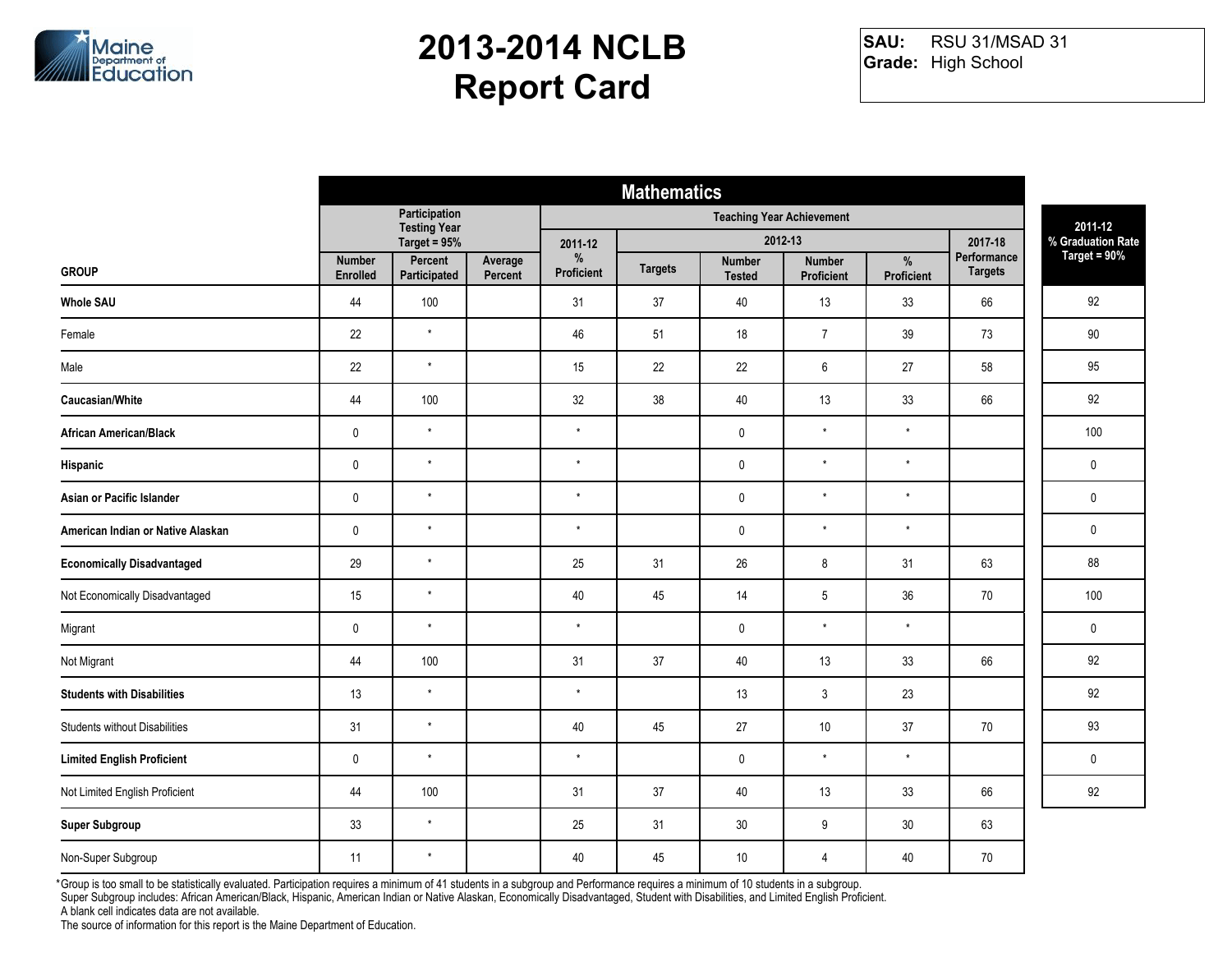

#### **2013-2014 NCLB Report Card Maine Teacher Quality Data**

**SAU:** RSU 31/MSAD 31

|                                                                                                                            |             |                                                         |      | <b>Part I: Professional Qualifications</b> |                                                  |       |
|----------------------------------------------------------------------------------------------------------------------------|-------------|---------------------------------------------------------|------|--------------------------------------------|--------------------------------------------------|-------|
|                                                                                                                            | <b>B.A.</b> | $B.A. + 15$<br>credit hours<br>(includes)<br>$+30$ CAS) | M.A. | $M.A. + 15$<br><b>credit hours</b>         | $M.A. + 30$<br>credit hours<br>(includes<br>CAS) | Ph. D |
| Number of Professional Qualifications of<br>All Public Elementary and Secondary<br>School Teachers in the SAU <sup>1</sup> | 35          | 12                                                      | 11   | 0                                          |                                                  | 0     |

|                                                                                                                                                                    | <b>Part II: Emergency/Conditional Certification</b> |
|--------------------------------------------------------------------------------------------------------------------------------------------------------------------|-----------------------------------------------------|
| <b>Percentage of Public Elementary</b><br>and Secondary School Teachers<br>in the State with Emergency/<br><b>Conditional Certification</b><br>as of June 30, 2013 |                                                     |

|                                                                                                                                                          | <b>Part III: Classes NOT Taught by Highly Qualified Teachers</b> |                             |                            |  |  |  |  |  |  |  |
|----------------------------------------------------------------------------------------------------------------------------------------------------------|------------------------------------------------------------------|-----------------------------|----------------------------|--|--|--|--|--|--|--|
|                                                                                                                                                          | <b>SAU Aggregate</b>                                             | <b>High-Poverty Schools</b> | <b>Low-Poverty Schools</b> |  |  |  |  |  |  |  |
| <b>Percentage of Core Academic</b><br><b>Subject Elementary and Secondary</b><br><b>School Classes NOT Taught by</b><br><b>Highly Qualified Teachers</b> | 2.31                                                             | 3.38                        |                            |  |  |  |  |  |  |  |

<sup>1</sup> Professional Qualifications are defined by the State and may include information such as the degrees of public school teachers (e.g., percentage of teachers with Bachelors Degrees or Masters Degrees) or the percentage of fully certified teachers.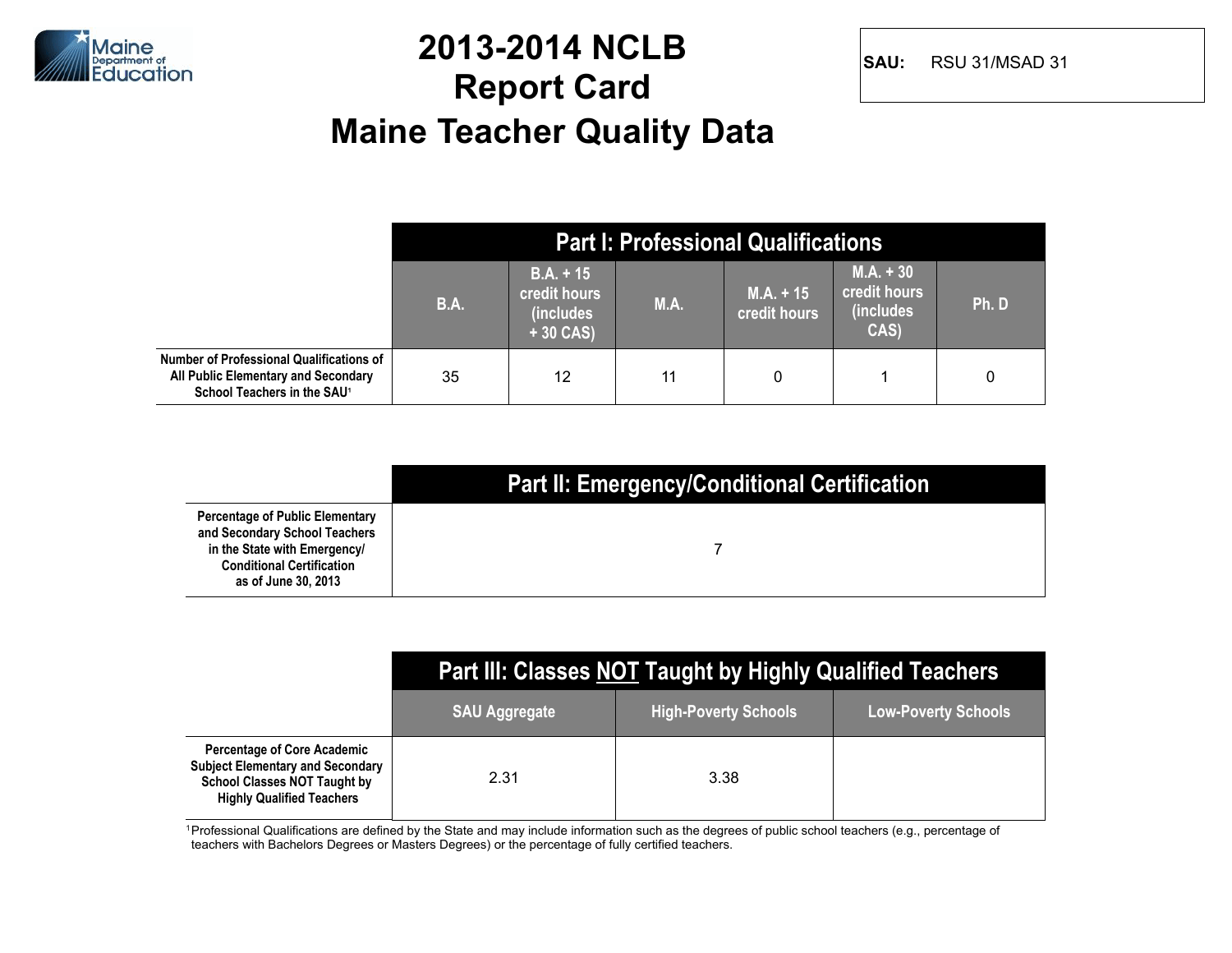

**SAU:** RSU 31/MSAD 31

#### **Reading**

|                                            | <b>Percent of Students Tested</b> |                    |                           |                    |  |  |  |  |
|--------------------------------------------|-----------------------------------|--------------------|---------------------------|--------------------|--|--|--|--|
| <b>MAINE</b><br><b>NATIONAL ASSESSMENT</b> | Grade 4                           |                    | Grade 8                   |                    |  |  |  |  |
| OF EDUCATIONAL<br><b>PROGRESS</b><br>Group | <b>NECAP</b><br>2012-2013         | NAEP*<br>2010-2011 | <b>NECAP</b><br>2012-2013 | NAEP*<br>2010-2011 |  |  |  |  |
| <b>All Students</b>                        | 100                               | 94                 | 95                        | 92                 |  |  |  |  |
| <b>Students with Disabilities</b>          | 100                               | 16                 | 75                        |                    |  |  |  |  |
| <b>Limited English Proficient</b>          |                                   |                    |                           |                    |  |  |  |  |

| <b>Grade 4: All Students</b> |         |         |                                                                |         |                        |                                                                |                   |              |                    |  |
|------------------------------|---------|---------|----------------------------------------------------------------|---------|------------------------|----------------------------------------------------------------|-------------------|--------------|--------------------|--|
|                              |         |         | <b>NECAP</b>                                                   |         |                        |                                                                |                   | NAEP*        |                    |  |
| <b>Testing</b><br>Year       |         |         | <b>Percent of Students at</b><br><b>Each Achievement Level</b> |         | <b>Testing</b><br>Year | <b>Percent of Students at</b><br><b>Each Achievement Level</b> |                   |              |                    |  |
|                              | Level 4 | Level 3 | Level 2                                                        | Level 1 |                        | <b>Advanced</b>                                                | <b>Proficient</b> | <b>Basic</b> | <b>Below Basic</b> |  |
| 2012-2013                    | 20      | 41      | 20                                                             | 20      | 2010-2011              | 6                                                              | 26                | 37           | 30                 |  |

| <b>Grade 8: All Students</b> |                                                                |         |                        |                                                                |           |                 |                   |              |                    |
|------------------------------|----------------------------------------------------------------|---------|------------------------|----------------------------------------------------------------|-----------|-----------------|-------------------|--------------|--------------------|
|                              |                                                                |         | <b>NECAP</b>           |                                                                |           | NAEP*           |                   |              |                    |
| <b>Testing</b><br>Year       | <b>Percent of Students at</b><br><b>Each Achievement Level</b> |         | <b>Testing</b><br>Year | <b>Percent of Students at</b><br><b>Each Achievement Level</b> |           |                 |                   |              |                    |
|                              | Level 4                                                        | Level 3 | Level 2                | Level 1                                                        |           | <b>Advanced</b> | <b>Proficient</b> | <b>Basic</b> | <b>Below Basic</b> |
| 2012-2013                    | 6                                                              | 61      | 28                     |                                                                | 2010-2011 |                 | 34                | 42           | 20                 |

\* The 2010-2011 NAEP data is the most current and is state level data. When reviewing these results, it is important to keep in mind that the NAEP results are based on a sample of schools and students across Maine, not all

**Note:** Achievement level were reported in 2012-2013 as follows: Level 4 = Proficient with Distinction, Level 3 = Proficient, Level 2 = Partially Proficient, Level 1 = Substantially Below Proficient.

 $\ddagger$  Reporting Standards Not Met